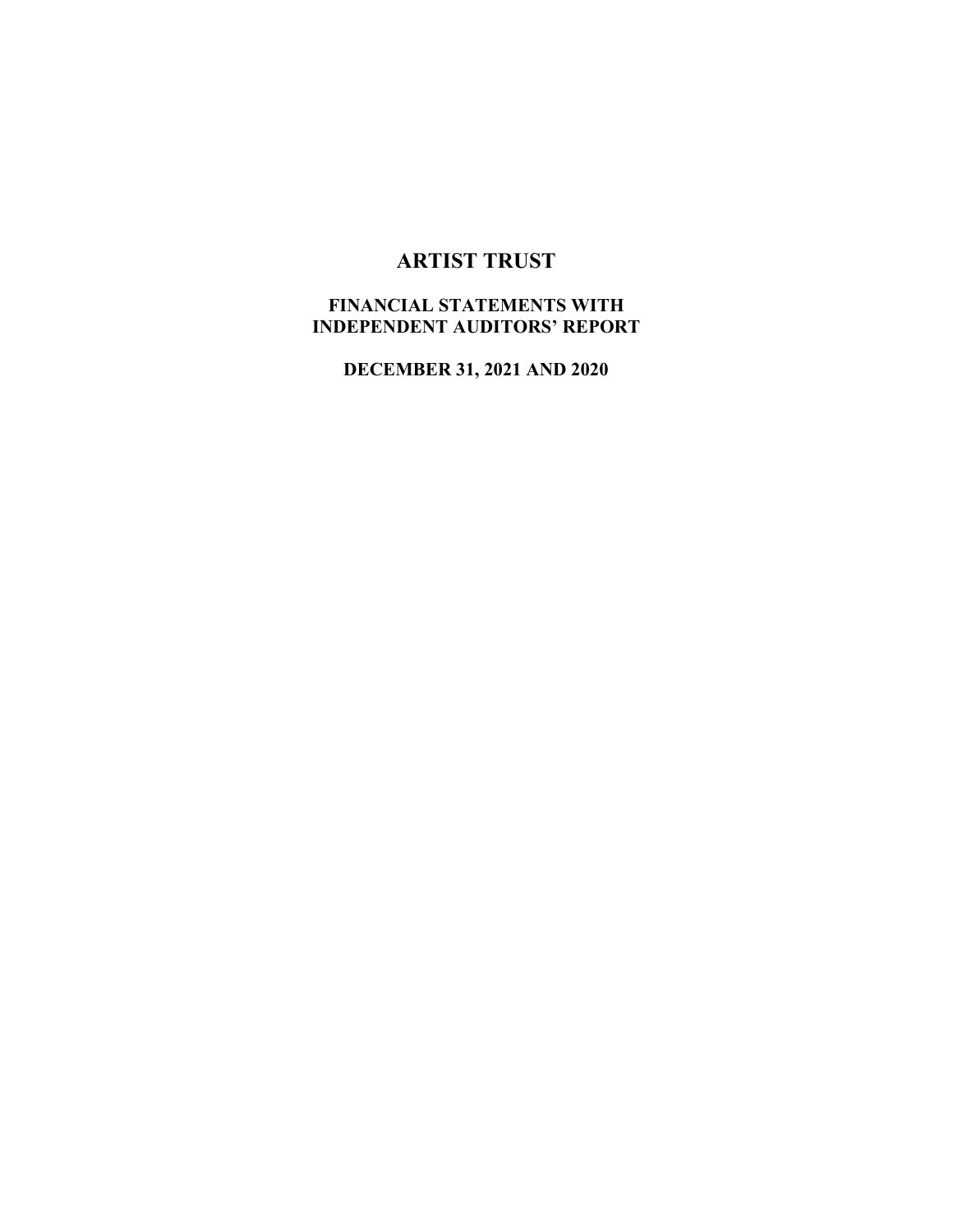

#### **INDEPENDENT AUDITORS' REPORT**

To the Board of Trustees Artist Trust Seattle, Washington

#### **Opinion**

We have audited the accompanying financial statements of Artist Trust (a nonprofit organization), which comprise the statements of financial position as of December 31, 2021 and 2020, and the related statements of activities and cash flows for the years then ended, and the related notes to the financial statements.

In our opinion, the financial statements referred to above present fairly, in all material respects, the financial position of Artist Trust as of December 31, 2021 and 2020, and the changes in its net assets and its cash flows for the years then ended in accordance with accounting principles generally accepted in the United States of America.

#### **Basis for Opinion**

We conducted our audits in accordance with auditing standards generally accepted in the United States of America. Our responsibilities under those standards are further described in the Auditor's Responsibilities for the Audit of the Financial Statements section of our report. We are required to be independent of Artist Trust and to meet our other ethical responsibilities in accordance with the relevant ethical requirements relating to our audit. We believe that the audit evidence we have obtained is sufficient and appropriate to provide a basis for our audit opinion.

#### **Responsibilities of Management for the Financial Statements**

Management is responsible for the preparation and fair presentation of the financial statements in accordance with accounting principles generally accepted in the United States of America, and for the design, implementation, and maintenance of internal control relevant to the preparation and fair presentation of financial statements that are free from material misstatement, whether due to fraud or error.

In preparing the financial statements, management is required to evaluate whether there are conditions or events, considered in the aggregate, that raise substantial doubt about Artist Trust's ability to continue as a going concern within one year after the date that the financial statements are available to be issued.

*(Continued on next page)* 

TEL 206.525.5170 17544 Midvale Ave N, Suite 100 Shoreline, WA 98133 www.judyjonescpa.com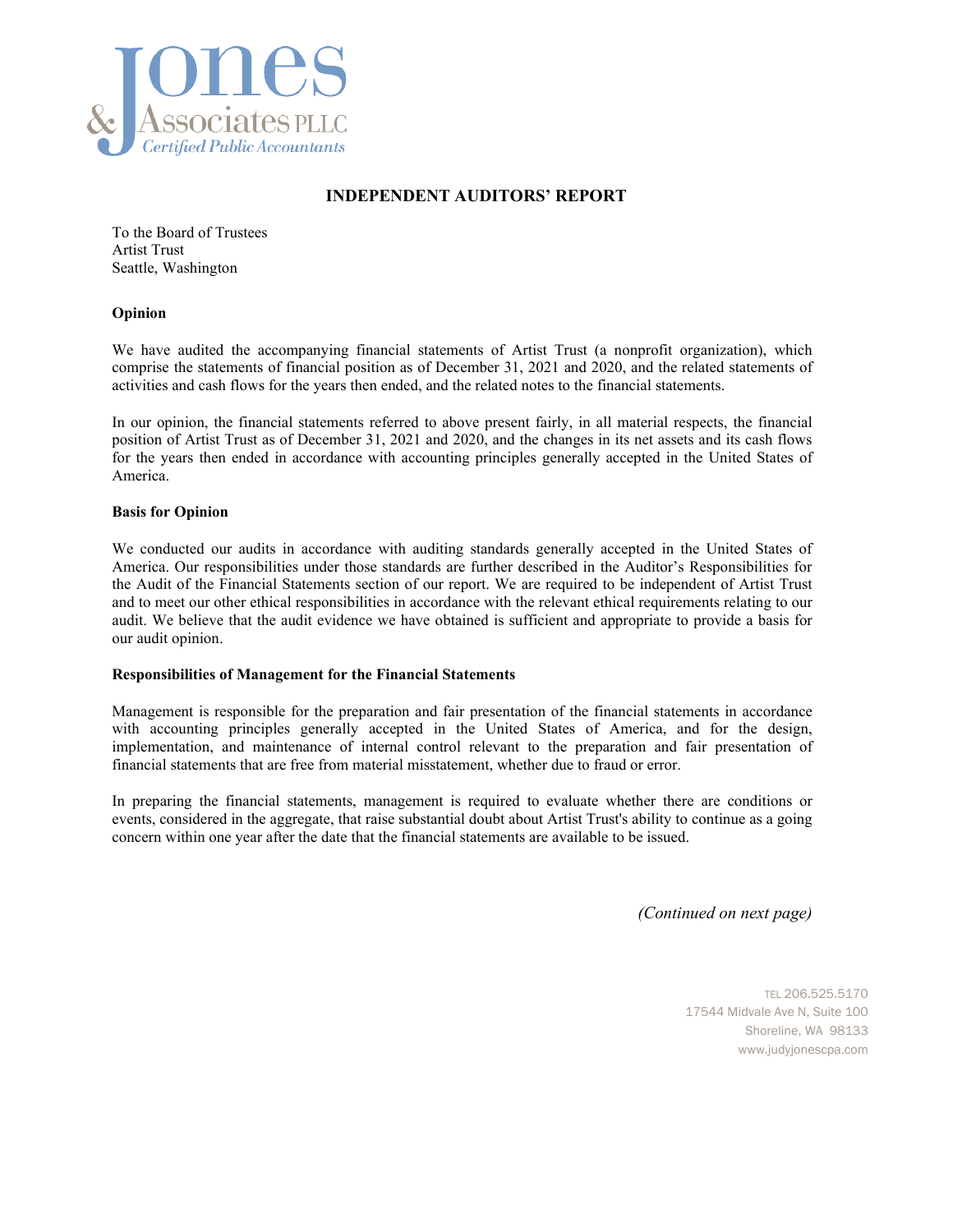#### *(Continued from previous page)*

#### **Auditor's Responsibilities for the Audit of the Financial Statements**

Our objectives are to obtain reasonable assurance about whether the financial statements as a whole are free from material misstatement, whether due to fraud or error, and to issue an auditor's report that includes our opinion. Reasonable assurance is a high level of assurance but is not absolute assurance and therefore is not a guarantee that an audit conducted in accordance with generally accepted auditing standards will always detect a material misstatement when it exists. The risk of not detecting a material misstatement resulting from fraud is higher than for one resulting from error, as fraud may involve collusion, forgery, intentional omissions, misrepresentations, or the override of internal control. Misstatements, including omissions, are considered material if there is a substantial likelihood that, individually or in the aggregate, they would influence the judgment made by a reasonable user based on the financial statements.

In performing an audit in accordance with generally accepted auditing standards, we:

- Exercise professional judgment and maintain professional skepticism throughout the audit.
- Identify and assess the risks of material misstatement of the financial statements, whether due to fraud or error, and design and perform audit procedures responsive to those risks. Such procedures include examining, on a test basis, evidence regarding the amounts and disclosures in the financial statements.
- Obtain an understanding of internal control relevant to the audit in order to design audit procedures that are appropriate in the circumstances, but not for the purpose of expressing an opinion on the effectiveness of Artist Trust's internal control. Accordingly, no such opinion is expressed.
- Evaluate the appropriateness of accounting policies used and the reasonableness of significant accounting estimates made by management, as well as evaluate the overall presentation of the financial statements.
- Conclude whether, in our judgment, there are conditions or events, considered in the aggregate, that raise substantial doubt about Artist Trust's ability to continue as a going concern for a reasonable period of time.

We are required to communicate with those charged with governance regarding, among other matters, the planned scope and timing of the audit, significant audit findings, and certain internal control related matters that we identified during the audit.

Jones ! Associates PLLC, CPAs

Jones & Associates PLLC, CPAs May 18, 2022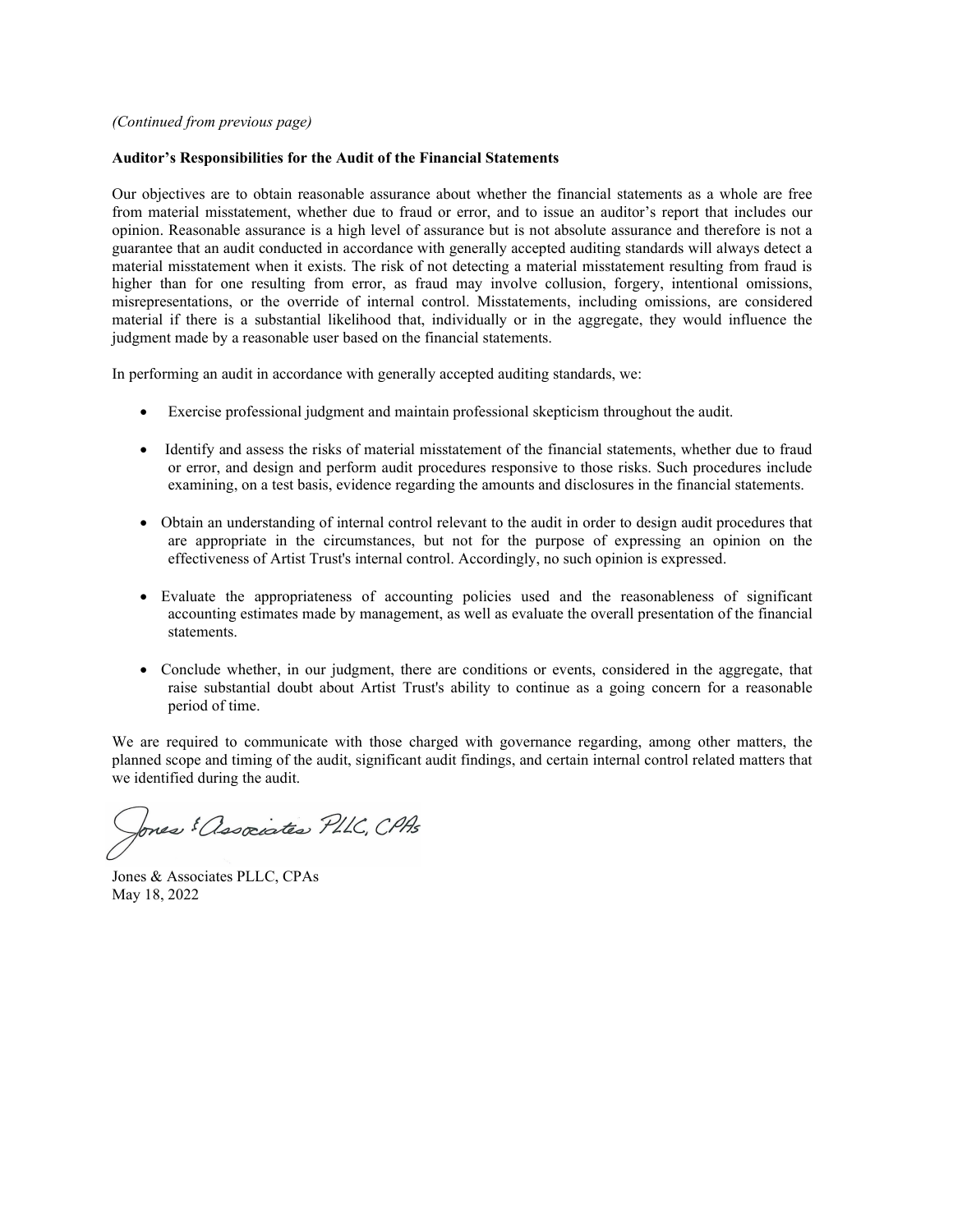## **ARTIST TRUST STATEMENTS OF FINANCIAL POSITION DECEMBER 31, 2021 AND 2020**

|                                                       |                           | 2021                |              | 2020      |
|-------------------------------------------------------|---------------------------|---------------------|--------------|-----------|
| <b>ASSETS</b>                                         |                           |                     |              |           |
| Cash and cash equivalents                             | \$                        | 962,227             | \$           | 944,123   |
| Pledges and grants receivable                         |                           | 186,250             |              | 299,506   |
| Prepaid expenses                                      |                           | 8,642               |              | 33,529    |
| Inventory                                             |                           | 47,400              |              | 183,065   |
| Total current assets                                  |                           | 1,204,519           |              | 1,460,223 |
| Cash and cash equivalents held for long-term purposes |                           | 525,172             |              | 338,226   |
| Pledges and grants receivable, long-term, net         |                           | 533,649             |              | 622,062   |
| Investments held by Vanguard                          |                           | 3,298,068           |              | 2,596,831 |
| Assets held in trust                                  |                           | 217,804             |              | 199,263   |
| Property and equipment, net                           |                           | 264,009             |              | 270,571   |
|                                                       | $\mathbb{S}$              | 6,043,221           | $\mathbb{S}$ | 5,487,176 |
| <b>LIABILITIES AND NET ASSETS</b>                     |                           |                     |              |           |
| <b>LIABILITIES</b>                                    |                           |                     |              |           |
| Accounts payable and accrued liabilities              | \$                        | 25,158              | $\mathbb{S}$ | 31,324    |
| Mortgage note payable                                 |                           | 12,582              |              | 12,925    |
| Total current liabilities                             |                           | $\overline{37,740}$ |              | 44,249    |
| Mortgage note payable, long-term                      |                           | 138,739             |              | 150,362   |
| <b>Total liabilities</b>                              |                           | 176,479             |              | 194,611   |
| <b>NET ASSETS</b>                                     |                           |                     |              |           |
| Without donor restrictions - undesignated             |                           | 985,133             |              | 893,652   |
| Without donor restrictions - Board designated         |                           | 628,478             |              | 481,547   |
| Total net assets without donor restrictions           |                           | 1,613,611           |              | 1,375,199 |
| With donor restrictions - purpose and time            |                           | 2,131,411           |              | 2,285,646 |
| With donor restrictions - perpetual in nature         |                           | 2,121,720           |              | 1,631,720 |
| Total net assets with donor restrictions              |                           | 4,253,131           |              | 3,917,366 |
| Total net assets                                      |                           | 5,866,742           |              | 5,292,565 |
|                                                       | $\boldsymbol{\mathsf{S}}$ | 6,043,221           | \$           | 5,487,176 |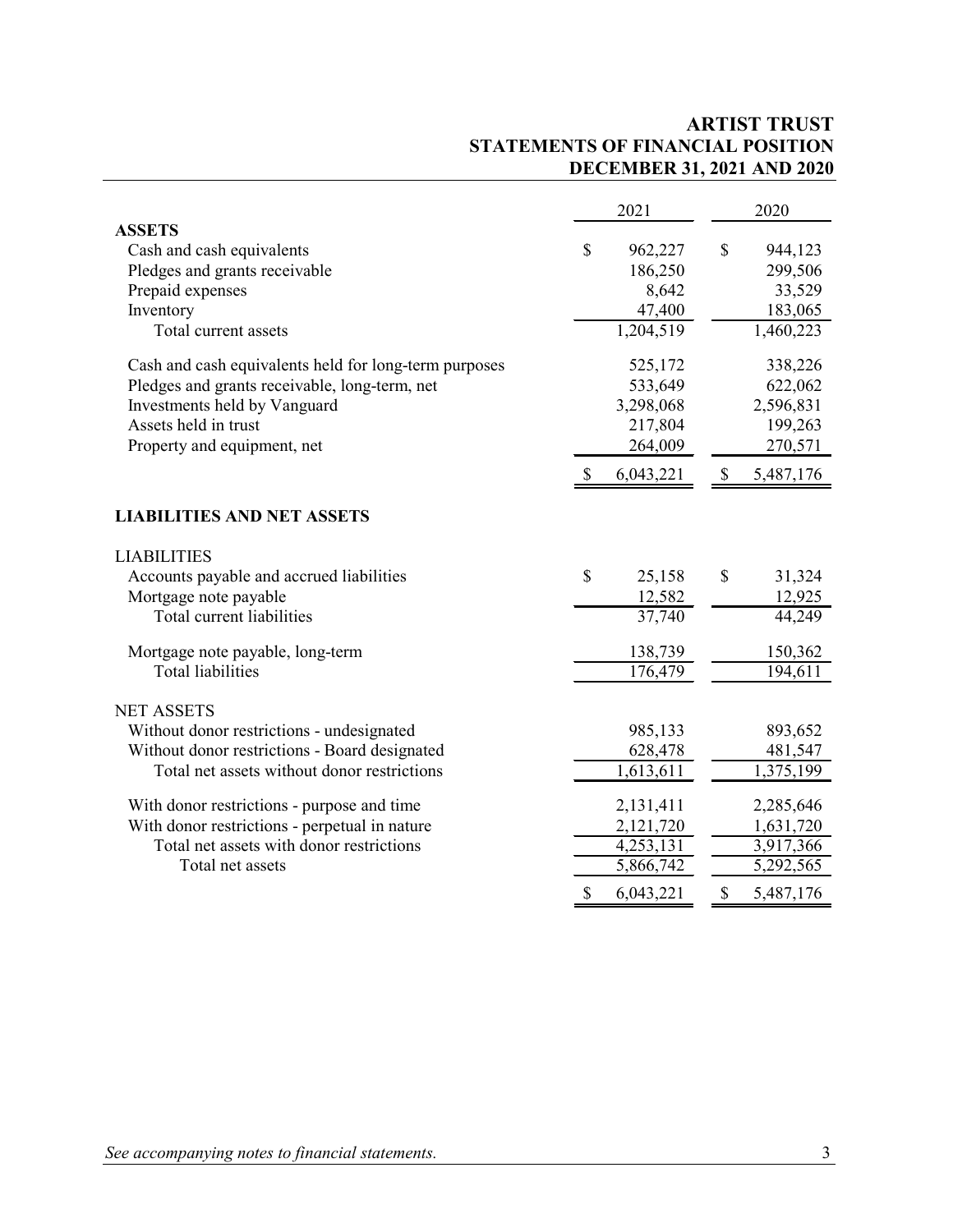## **ARTIST TRUST STATEMENT OF ACTIVITIES YEAR ENDED DECEMBER 31, 2021**

|                                       |                 | Without donor restrictions |                          | With donor restrictions |               |  |  |
|---------------------------------------|-----------------|----------------------------|--------------------------|-------------------------|---------------|--|--|
|                                       |                 |                            | Board                    | Purpose                 | Perpetual     |  |  |
|                                       | Total           | Undesignated               | Designated               | and time                | in nature     |  |  |
| <b>SUPPORT AND REVENUE</b>            |                 |                            |                          |                         |               |  |  |
| Contributions                         | 1,428,922       | 527,507<br>\$              | \$<br>89,416             | \$<br>321,999           | \$<br>490,000 |  |  |
| Benefit events, net                   | 402             | 402                        |                          |                         |               |  |  |
| Grants from government agencies       | 192,926         | 192,926                    |                          |                         |               |  |  |
| In-kind contributions                 | 6,516           | 6,516                      |                          |                         |               |  |  |
| Program income                        | 300             | 300                        |                          |                         |               |  |  |
|                                       | 1,629,066       | 727,651                    | 89,416                   | 321,999                 | 490,000       |  |  |
| Net assets released from restrictions |                 | 711,140                    |                          | (711, 140)              |               |  |  |
| Transfers of board designated funds   |                 | (57, 515)                  | 57,515                   |                         |               |  |  |
| Total support and revenue             | 1,629,066       | $\overline{1,381},276$     | 146,931                  | (389, 141)              | 490,000       |  |  |
| <b>EXPENSES</b>                       |                 |                            |                          |                         |               |  |  |
| Program services                      |                 |                            |                          |                         |               |  |  |
| Artist grants                         | 667,699         | 667,699                    |                          |                         |               |  |  |
| <b>Creative Career Center</b>         | 198,379         | 198,379                    |                          |                         |               |  |  |
|                                       | 866,078         | 866,078                    |                          |                         |               |  |  |
| Supporting services                   |                 |                            |                          |                         |               |  |  |
| Management and general                | 143,982         | 143,982                    |                          |                         |               |  |  |
| Fundraising                           | 236,459         | 236,459                    |                          |                         |               |  |  |
| Auction                               | 100,144         | 100,144                    |                          |                         |               |  |  |
| Total expenses                        | 1,346,663       | 1,346,663                  |                          |                         |               |  |  |
| Change in net assets before           |                 |                            |                          |                         |               |  |  |
| other gains                           | 282,403         | 34,613                     | 146,931                  | (389, 141)              | 490,000       |  |  |
| <b>OTHER GAINS</b>                    |                 |                            |                          |                         |               |  |  |
| Endowment investment gains            | 234,906         |                            |                          | 234,906                 |               |  |  |
| Endowment investment income,          |                 |                            |                          |                         |               |  |  |
| net of fees                           | 56,868          | 56,868                     | $\overline{\phantom{a}}$ |                         |               |  |  |
| Total other gains                     | 291,774         | 56,868                     |                          | 234,906                 |               |  |  |
|                                       |                 |                            |                          |                         |               |  |  |
| <b>CHANGE IN NET ASSETS</b>           | 574,177         | 91,481                     | 146,931                  | (154, 235)              | 490,000       |  |  |
| <b>NET ASSETS</b>                     |                 |                            |                          |                         |               |  |  |
| Beginning of the year                 | 5,292,565       | 893,652                    | 481,547                  | 2,285,646               | 1,631,720     |  |  |
| End of the year                       | 5,866,742<br>\$ | 985,133<br>\$              | 628,478<br>\$            | 2,131,411<br>\$         | \$2,121,720   |  |  |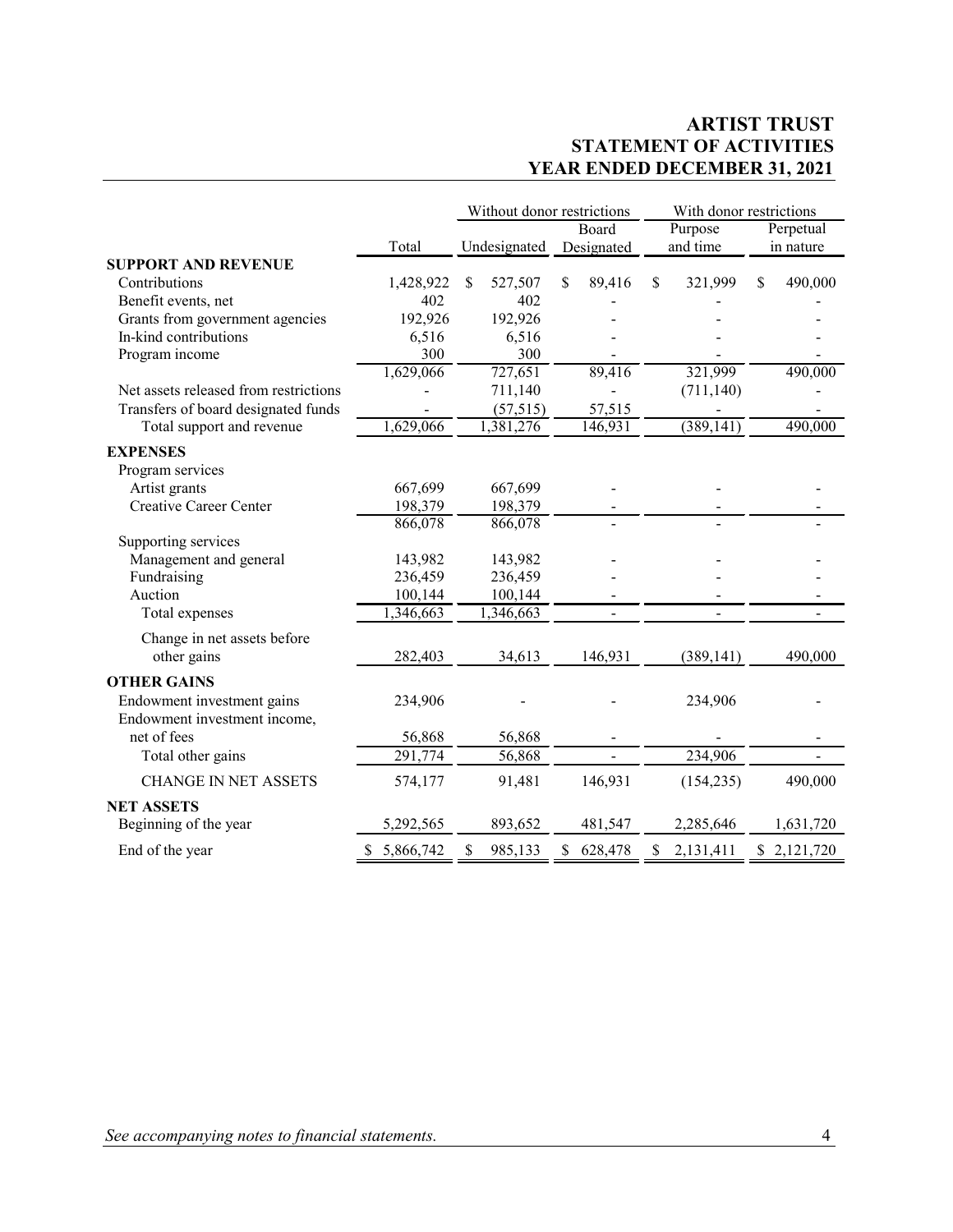# **ARTIST TRUST STATEMENT OF ACTIVITIES YEAR ENDED DECEMBER 31, 2020**

| Purpose and<br>Board<br>Undesignated<br>time<br>Total<br>Designated<br><b>SUPPORT AND REVENUE</b><br>Contributions<br>1,598,709<br>136,904<br>$\mathbb{S}$<br>675,101<br>S.<br>786,704<br>\$<br>S<br>S<br>Benefit events, net | Perpetual<br>in nature       |
|-------------------------------------------------------------------------------------------------------------------------------------------------------------------------------------------------------------------------------|------------------------------|
|                                                                                                                                                                                                                               |                              |
|                                                                                                                                                                                                                               |                              |
|                                                                                                                                                                                                                               |                              |
|                                                                                                                                                                                                                               |                              |
|                                                                                                                                                                                                                               |                              |
| 238,027<br>238,027<br>Grants from government agencies                                                                                                                                                                         |                              |
| In-kind contributions<br>187,976<br>4,911<br>183,065                                                                                                                                                                          |                              |
| Program income<br>2,127<br>2,127                                                                                                                                                                                              |                              |
| 398<br>Other interest income<br>398                                                                                                                                                                                           |                              |
| 969,769<br>2,027,237<br>920,564<br>136,904                                                                                                                                                                                    |                              |
| 1,152,176<br>Net assets released from restrictions<br>(1,152,176)                                                                                                                                                             |                              |
| Transfers of board designated funds<br>147,385<br>(147, 385)                                                                                                                                                                  |                              |
| 2,027,237<br>(182, 407)<br>Total support and revenue<br>2,220,125<br>(10, 481)                                                                                                                                                | ÷.                           |
| <b>EXPENSES</b>                                                                                                                                                                                                               |                              |
| Program services                                                                                                                                                                                                              |                              |
| 976,456<br>Artist grants<br>976,456                                                                                                                                                                                           |                              |
| <b>Creative Career Center</b><br>216,754<br>216,754                                                                                                                                                                           |                              |
| 1,193,210<br>1,193,210                                                                                                                                                                                                        |                              |
| Supporting services                                                                                                                                                                                                           |                              |
| Management and general<br>194,628<br>194,628                                                                                                                                                                                  |                              |
| Fundraising<br>211,277<br>211,277                                                                                                                                                                                             |                              |
| Auction<br>79,053<br>79,053                                                                                                                                                                                                   |                              |
| 1,678,168<br>1,678,168<br>Total expenses<br>$\overline{a}$<br>$\blacksquare$                                                                                                                                                  | $\blacksquare$               |
| Change in net assets before                                                                                                                                                                                                   |                              |
| other gains<br>349,069<br>541,957<br>(10, 481)<br>(182, 407)                                                                                                                                                                  |                              |
| <b>OTHER GAINS</b>                                                                                                                                                                                                            |                              |
| Endowment investment gains<br>8,676<br>301,952<br>293,276                                                                                                                                                                     |                              |
| Endowment investment income,                                                                                                                                                                                                  |                              |
| net of fees<br>36,102<br>1,052<br>35,050                                                                                                                                                                                      |                              |
| Distribution from assets held in trust<br>6,700<br>(6,700)                                                                                                                                                                    |                              |
| Total other gains<br>338,054<br>6,700<br>9,728<br>321,626                                                                                                                                                                     | $\qquad \qquad \blacksquare$ |
| <b>CHANGE IN NET ASSETS</b><br>687,123<br>(753)<br>548,657<br>139,219                                                                                                                                                         |                              |
| <b>NET ASSETS</b>                                                                                                                                                                                                             |                              |
| Beginning of the year<br>482,300<br>4,605,442<br>344,995<br>2,146,427                                                                                                                                                         | 1,631,720                    |
| \$5,292,565<br>893,652<br>481,547<br>2,285,646<br>End of the year<br>\$<br>\$<br>\$                                                                                                                                           | \$1,631,720                  |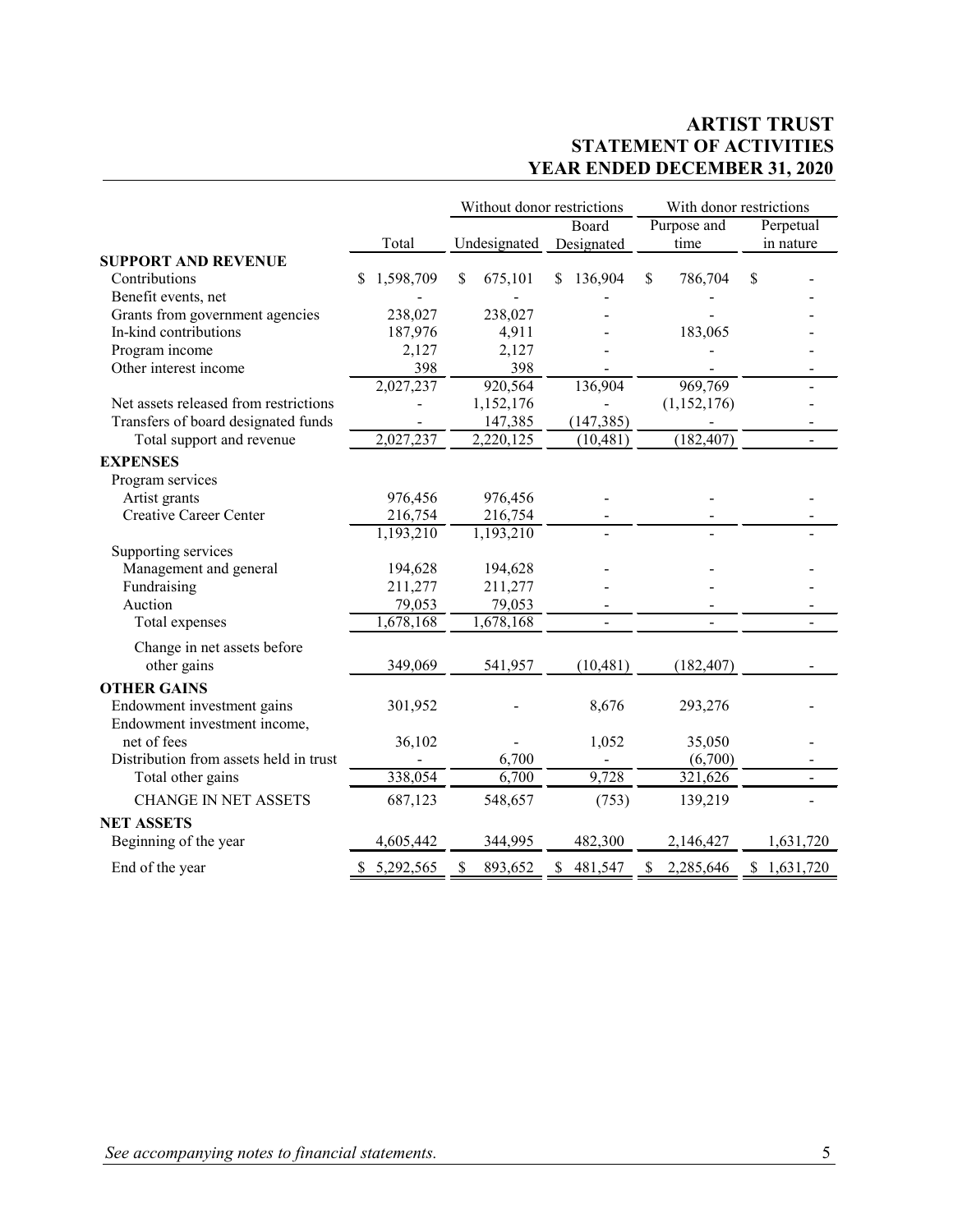## **ARTIST TRUST STATEMENT OF FUNCTIONAL EXPENSES YEAR ENDED DECEMBER 31, 2021**

|                                      |               |         | Program Services |               |         | <b>Support Services</b> |             |               |             |              |         |    |           |
|--------------------------------------|---------------|---------|------------------|---------------|---------|-------------------------|-------------|---------------|-------------|--------------|---------|----|-----------|
|                                      |               | Artist  | Creative         |               |         |                         | Management  |               |             |              |         |    |           |
|                                      |               | Grants  | Career Center    |               | Total   |                         | and General |               | Fundraising |              | Auction |    | Total     |
| Salaries and wages                   | <sup>\$</sup> | 137,114 | \$<br>103,932    | $\mathsf{\$}$ | 241,046 | \$                      | 81,216      | $\mathcal{S}$ | 100,965     | $\mathbb{S}$ | 28,124  | \$ | 451,351   |
| Employee benefits                    |               | 13,526  | 8,462            |               | 21,988  |                         | 9,506       |               | 8,415       |              | 2,837   |    | 42,746    |
| Payroll taxes                        |               | 11,678  | 8,841            |               | 20,519  |                         | 6,937       |               | 8,644       |              | 2,402   |    | 38,502    |
| Total payroll and related            |               | 162,318 | 121,235          |               | 283,553 |                         | 97,659      |               | 118,024     |              | 33,363  |    | 532,599   |
| COVID-19 Artist Trust Relief Fund    |               | 199,500 |                  |               | 199,500 |                         |             |               |             |              |         |    | 199,500   |
| <b>GAP</b> Awards                    |               | 97,500  |                  |               | 97,500  |                         |             |               |             |              |         |    | 97,500    |
| Fellowship awards                    |               | 90,000  |                  |               | 90,000  |                         |             |               |             |              |         |    | 90,000    |
| Arts Innovator Award                 |               | 53,000  |                  |               | 53,000  |                         |             |               |             |              |         |    | 53,000    |
| Lifetime Achievement Award           |               | 10,000  |                  |               | 10,000  |                         |             |               |             |              |         |    | 10,000    |
| <b>SOLA Award</b>                    |               | 9,000   |                  |               | 9,000   |                         |             |               |             |              |         |    | 9,000     |
| Professional fees                    |               | 21,611  | 20,514           |               | 42,125  |                         | 24,623      |               | 14,511      |              | 5,952   |    | 87,211    |
| Loss on gift in kinds                |               |         |                  |               |         |                         |             |               |             |              | 56,630  |    | 56,630    |
| Bad debt expense                     |               |         |                  |               |         |                         |             |               | 44,950      |              |         |    | 44,950    |
| Supplies and materials               |               | 1,777   | 2,959            |               | 4,736   |                         | 8,477       |               | 15,052      |              | 265     |    | 28,530    |
| Depreciation                         |               | 5,238   | 15,879           |               | 21,117  |                         | 2,204       |               | 3,307       |              |         |    | 26,628    |
| Miscellaneous                        |               | 5,907   | 11,742           |               | 17,649  |                         | 3,350       |               | 3,925       |              |         |    | 24,924    |
| Marketing and public relations       |               | 1,512   | 2,500            |               | 4,012   |                         | 3,277       |               | 16,142      |              | 500     |    | 23,931    |
| Telecommunications                   |               | 5,963   | 9,709            |               | 15,672  |                         | 1,662       |               | 2,134       |              | 2,409   |    | 21,877    |
| Occupancy                            |               | 3,582   | 12,189           |               | 15,771  |                         | 1,716       |               | 2,378       |              |         |    | 19,865    |
| Postage, printing, copying           |               | 791     | 1,437            |               | 2,228   |                         | 443         |               | 10,287      |              | 4       |    | 12,962    |
| <b>Bank</b> charges                  |               |         | 60               |               | 60      |                         | 339         |               | 5,631       |              | 999     |    | 7,029     |
| Travel                               |               |         | 155              |               | 155     |                         | 232         |               | 118         |              | 22      |    | 527       |
| Total expenses                       |               | 667,699 | 198,379          |               | 866,078 |                         | 143,982     |               | 236,459     |              | 100,144 |    | 1,346,663 |
| Plus expenses included with revenues |               |         |                  |               |         |                         |             |               |             |              |         |    |           |
| on the statement of activities       |               |         |                  |               |         |                         |             |               |             |              |         |    |           |
| Cost of direct benefits to donors    |               |         |                  |               |         |                         |             |               |             |              | 111,927 |    | 111,927   |
| Total functional expenses            | \$            | 667,699 | \$<br>198,379    | \$            | 866,078 | \$                      | 143,982     | <sup>S</sup>  | 236,459     | \$           | 212,071 |    | 1,458,590 |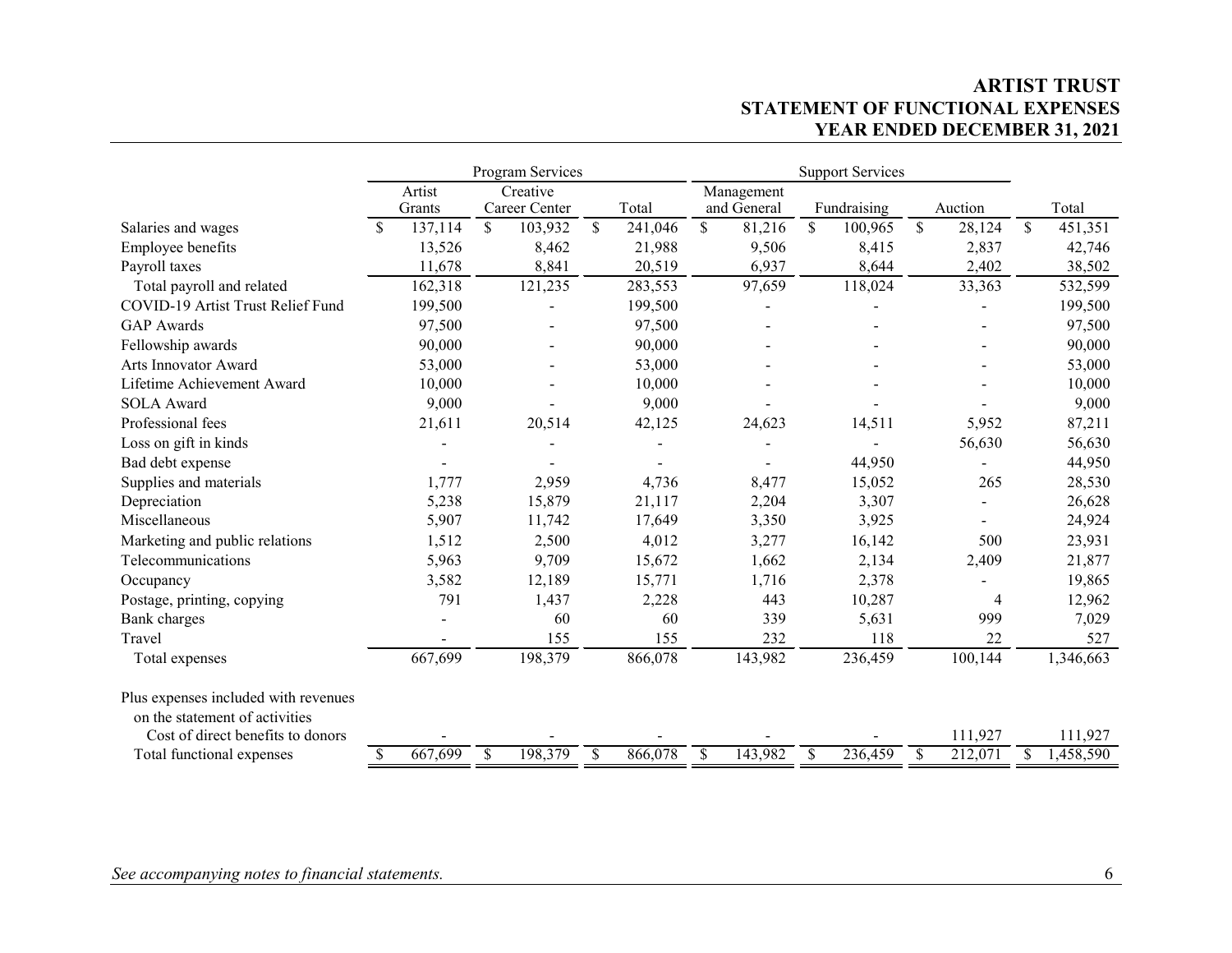# **ARTIST TRUST STATEMENT OF FUNCTIONAL EXPENSES YEAR ENDED DECEMBER 31, 2020**

|                                   |                  |    | Program Services          |               | <b>Support Services</b> |                           |    |             |              |               |
|-----------------------------------|------------------|----|---------------------------|---------------|-------------------------|---------------------------|----|-------------|--------------|---------------|
|                                   | Artist<br>Grants |    | Creative<br>Career Center | Total         |                         | Management<br>and General |    | Fundraising | Auction      | Total         |
| Salaries and wages                | \$<br>127,878    | \$ | 121,475                   | \$<br>249,353 | \$                      | 116,703                   | \$ | 129,405     | \$<br>26,763 | \$<br>522,224 |
| Employee benefits                 | 14,247           |    | 12,907                    | 27,154        |                         | 10,583                    |    | 13,015      | 3,090        | 53,842        |
| Payroll taxes                     | 11,313           |    | 10,693                    | 22,006        |                         | 10,299                    |    | 11,447      | 2,411        | 46,163        |
| Total payroll and related         | 153,438          |    | 145,075                   | 298,513       |                         | 137,585                   |    | 153,867     | 32,264       | 622,229       |
| COVID-19 Artist Trust Relief Fund | 683,500          |    |                           | 683,500       |                         |                           |    |             |              | 683,500       |
| Fellowship awards                 | 1,050            |    | -                         | 1,050         |                         |                           |    |             |              | 1,050         |
| Arts Innovator Award              | 50,000           |    |                           | 50,000        |                         |                           |    |             |              | 50,000        |
| Lifetime Achievement Award        | 10,000           |    |                           | 10,000        |                         |                           |    |             |              | 10,000        |
| <b>SOLA</b> Award                 | 9,000            |    |                           | 9,000         |                         |                           |    |             |              | 9,000         |
| Grant/stipend scholarships        | 6,000            |    | 60                        | 6,060         |                         |                           |    |             |              | 6,060         |
| Professional fees                 | 22,085           |    | 14,046                    | 36,131        |                         | 43,608                    |    | 4,393       | 31,168       | 115,300       |
| Bad debt expense                  | 16,500           |    |                           | 16,500        |                         |                           |    | 21,687      | 7,099        | 45,286        |
| Supplies and materials            | 1,137            |    | 2,114                     | 3,251         |                         | 3,112                     |    | 435         | 502          | 7,300         |
| Depreciation                      | 5,238            |    | 15,879                    | 21,117        |                         | 2,204                     |    | 3,307       |              | 26,628        |
| Miscellaneous                     | 4,255            |    | 7,773                     | 12,028        |                         | 2,099                     |    | 3,148       | 10           | 17,285        |
| Marketing and public relations    | 3,015            |    | 6,426                     | 9,441         |                         | 1,516                     |    | 2,284       |              | 13,241        |
| Telecommunications                | 6,240            |    | 12,246                    | 18,486        |                         | 1,614                     |    | 1,495       | 203          | 21,798        |
| Occupancy                         | 3,654            |    | 12,587                    | 16,241        |                         | 1,894                     |    | 2,436       |              | 20,571        |
| Postage, printing, copying        |                  |    | 328                       | 328           |                         | 207                       |    | 7,974       | 4,493        | 13,002        |
| Bank charges                      |                  |    | 108                       | 108           |                         | 607                       |    | 10,094      | 1,792        | 12,601        |
| Travel                            | 1,344            |    | 112                       | 1,456         |                         | 182                       |    | 157         | 1,522        | 3,317         |
| Total functional expenses         | 976,456          | S. | 216,754                   | 1,193,210     | \$                      | 194,628                   |    | 211,277     | \$<br>79,053 | 1,678,168     |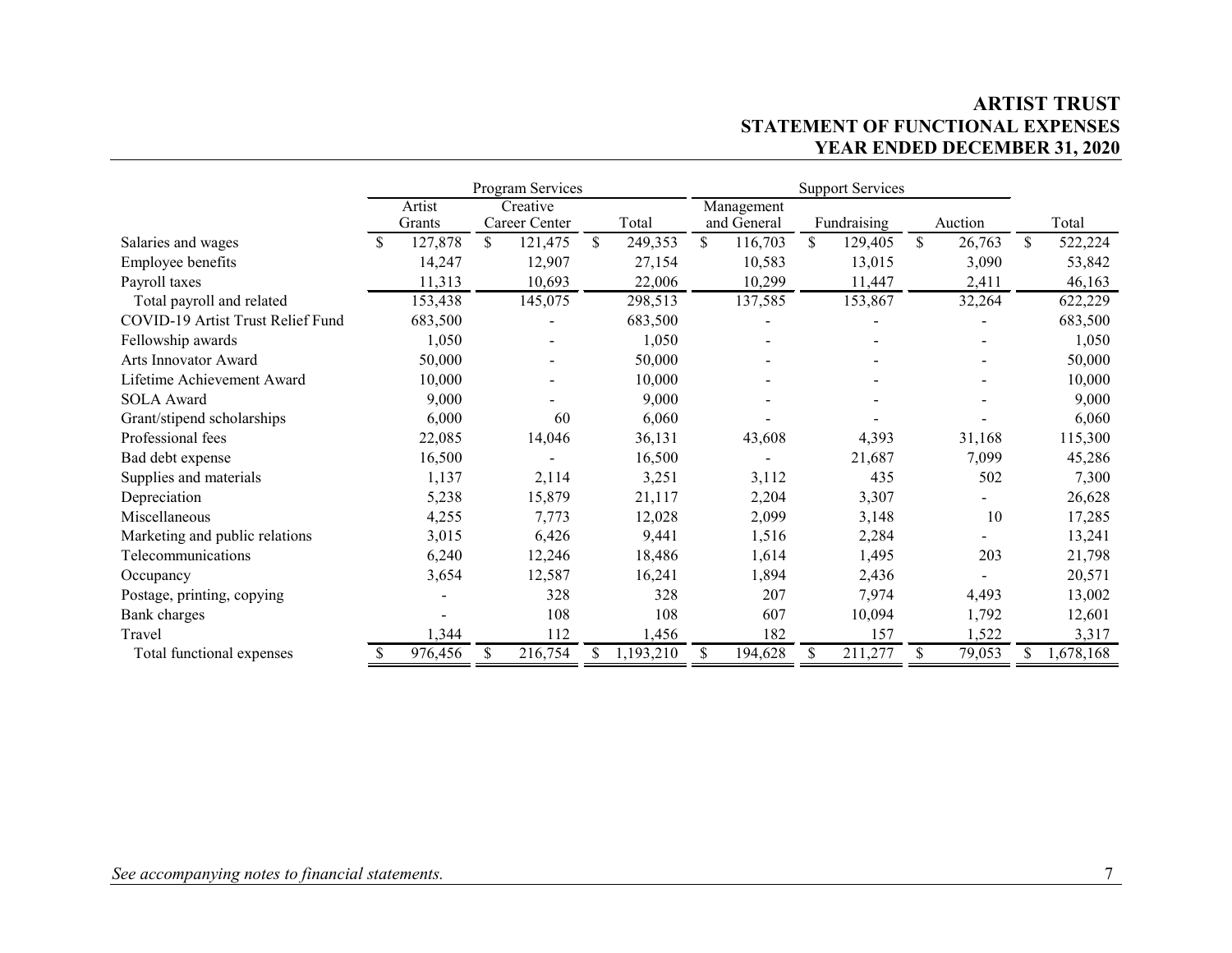# **ARTIST TRUST STATEMENTS OF CASH FLOWS YEARS ENDED DECEMBER 31, 2021 AND 2020**

|                                                                                          | 2021                                 | 2020       |  |  |
|------------------------------------------------------------------------------------------|--------------------------------------|------------|--|--|
| <b>CASH FLOWS FROM OPERATING ACTIVITIES</b>                                              |                                      |            |  |  |
| Cash received from contributions, benefit events and grants<br>$\boldsymbol{\mathsf{S}}$ | 1,823,919<br>$\mathbb{S}$            | 2,246,585  |  |  |
| Cash received from program income                                                        | 300                                  | 2,127      |  |  |
| Cash received from interest                                                              |                                      | 398        |  |  |
| Cash paid to employees                                                                   | (532, 599)                           | (622,260)  |  |  |
| Cash paid to grantees                                                                    | (501, 125)                           | (759, 610) |  |  |
| Cash paid to suppliers                                                                   | (118, 738)                           | (253,319)  |  |  |
| Cash paid for interest                                                                   | (6,671)                              | (7,206)    |  |  |
|                                                                                          | 665,086                              | 606,715    |  |  |
| <b>CASH FLOWS FROM INVESTING ACTIVITIES</b>                                              |                                      |            |  |  |
| Endowment investment distributions                                                       | 61,996                               | 66,700     |  |  |
| Proceeds from sale of securities                                                         | 116,339                              | 114,933    |  |  |
| Purchase of securities                                                                   | (606, 339)                           | (114,930)  |  |  |
| Purchases of property and equipment                                                      | (20,066)                             |            |  |  |
|                                                                                          | (448,070)                            | 66,703     |  |  |
| <b>CASH FLOWS FROM FINANCING ACTIVITIES</b>                                              |                                      |            |  |  |
| Principal payments on mortgage note payable                                              | (11,966)                             | (11, 439)  |  |  |
|                                                                                          | (11,966)                             | (11, 439)  |  |  |
| NET CHANGE IN CASH AND CASH EQUIVALENTS                                                  | 205,050                              | 661,979    |  |  |
| <b>CASH AND CASH EQUIVALENTS</b>                                                         |                                      |            |  |  |
| Beginning of the year                                                                    | 1,282,349                            | 620,370    |  |  |
| End of the year, including restricted                                                    | 1,487,399                            | 1,282,349  |  |  |
| Less restricted cash and cash equivalents held for                                       |                                      |            |  |  |
| long-term purposes                                                                       | (525, 172)                           | (338, 226) |  |  |
| \$<br>End of the year                                                                    | $\boldsymbol{\mathsf{S}}$<br>962,227 | 944,123    |  |  |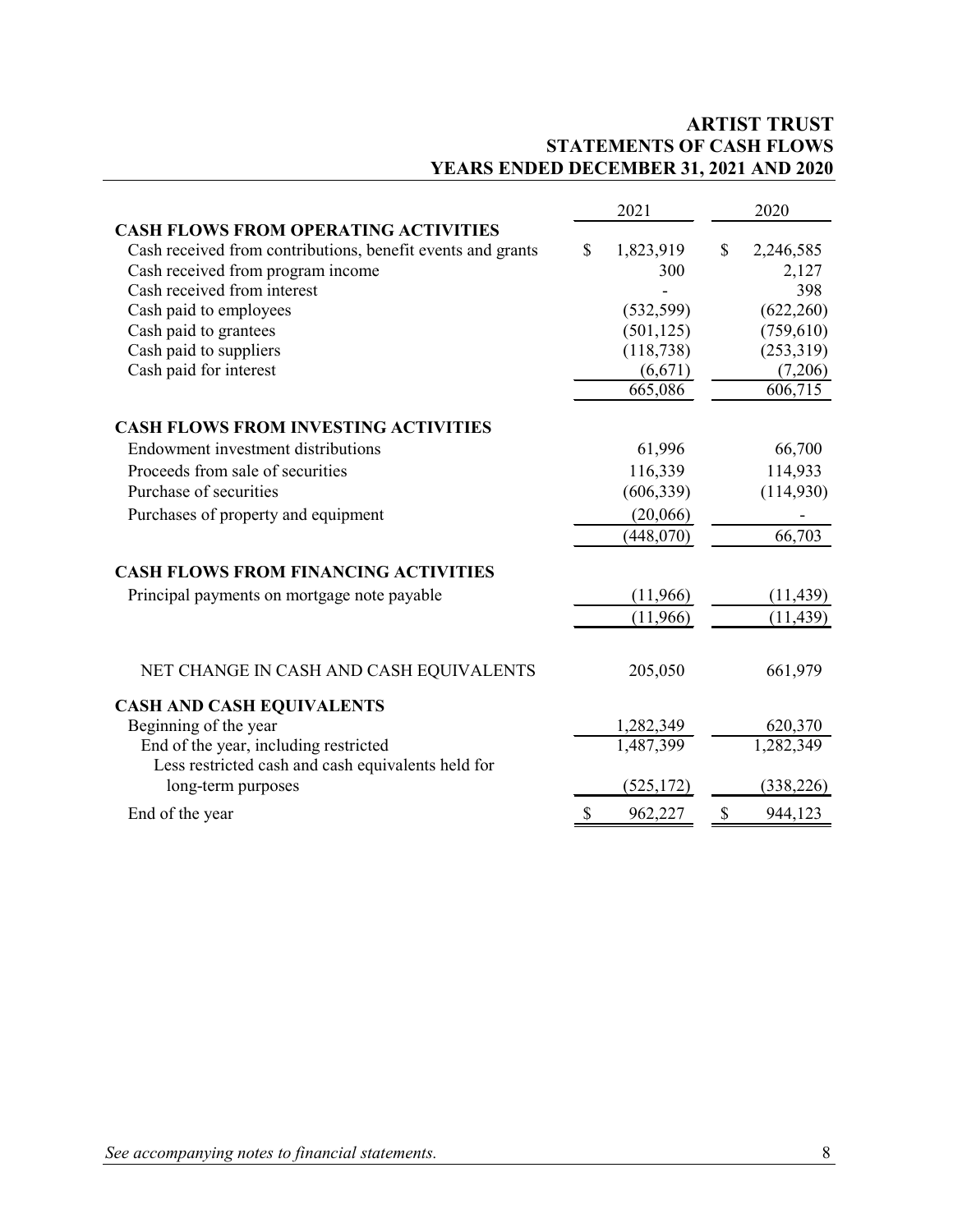#### **Note 1 – Nature of Activities and Summary of Significant Accounting Policies**

**Nature of Activities** – Artist Trust is a statewide, nonprofit corporation established in October 1986 to provide support for Washington State artists in all disciplines. Artist Trust raises funds from multiple sources in order to support the individual artist through such programs and services as information services, grant programs, and public education about the work of artists. Artist Trust has invested over \$10 million in grants, resources, and career training to thousands of Washington's most promising and respected musicians, visual artists, writers, dancers, craft artists, filmmakers, crossdisciplinary artists, and more.

**Basis of Accounting and Presentation** – The financial statements of Artist Trust have been prepared on the accrual basis of accounting and report information regarding its financial position and activities according to two classes of net assets: net assets without donor restrictions and net assets with donor restrictions.

*Net Assets Without Donor Restrictions* – Net assets available for use in general operations and not subject to donor- (or certain grantor-) restrictions. The Board has designated certain otherwise net assets without donor restrictions as a Board designated endowment and a Board designated operating reserve fund. These funds are approved by the Board to be held for specific purposes and require Board approval to designate for any other purpose.

*Net Assets With Donor Restrictions* – Net assets subject to donor- (or certain grantor-) imposed restrictions. Some donor-imposed restrictions are temporary in nature, such as those that will be met by the passage of time or other events specified by the donor. Other donor-imposed restrictions are perpetual in nature, where the donor stipulates that resources be maintained in perpetuity. Donorimposed restrictions are released when a restriction expires, that is, when the stipulated time has elapsed, when the stipulated purpose for which the resource was restricted has been fulfilled, or both.

**Cash and Cash Equivalents** – For purposes of the statements of cash flows, Artist Trust considers all unrestricted highly liquid investments with an initial maturity of three months or less to be cash and cash equivalents. Cash and cash equivalents consist of checking and money market accounts. Deposits with a single financial institution occasionally exceed federally insured limits, which subject Artist Trust to a concentration of deposit risk. Artist Trust has not experienced losses due to this concentration.

**Pledges and Grants Receivable** – Pledges and grants receivable consist primarily of pledges due from donors and grantors. All balances are unsecured. Unconditional promises to give are recognized as revenue or gains in the period received. Balances that are expected to be collected in more than one year are recorded at the present value of estimated cash flows. An allowance for uncollectible balances has been established by management based upon Artist Trust's historical experience in the collection of balances due.

**Inventory** – Inventory primarily consists of donated artwork for Artist Trust's benefit event.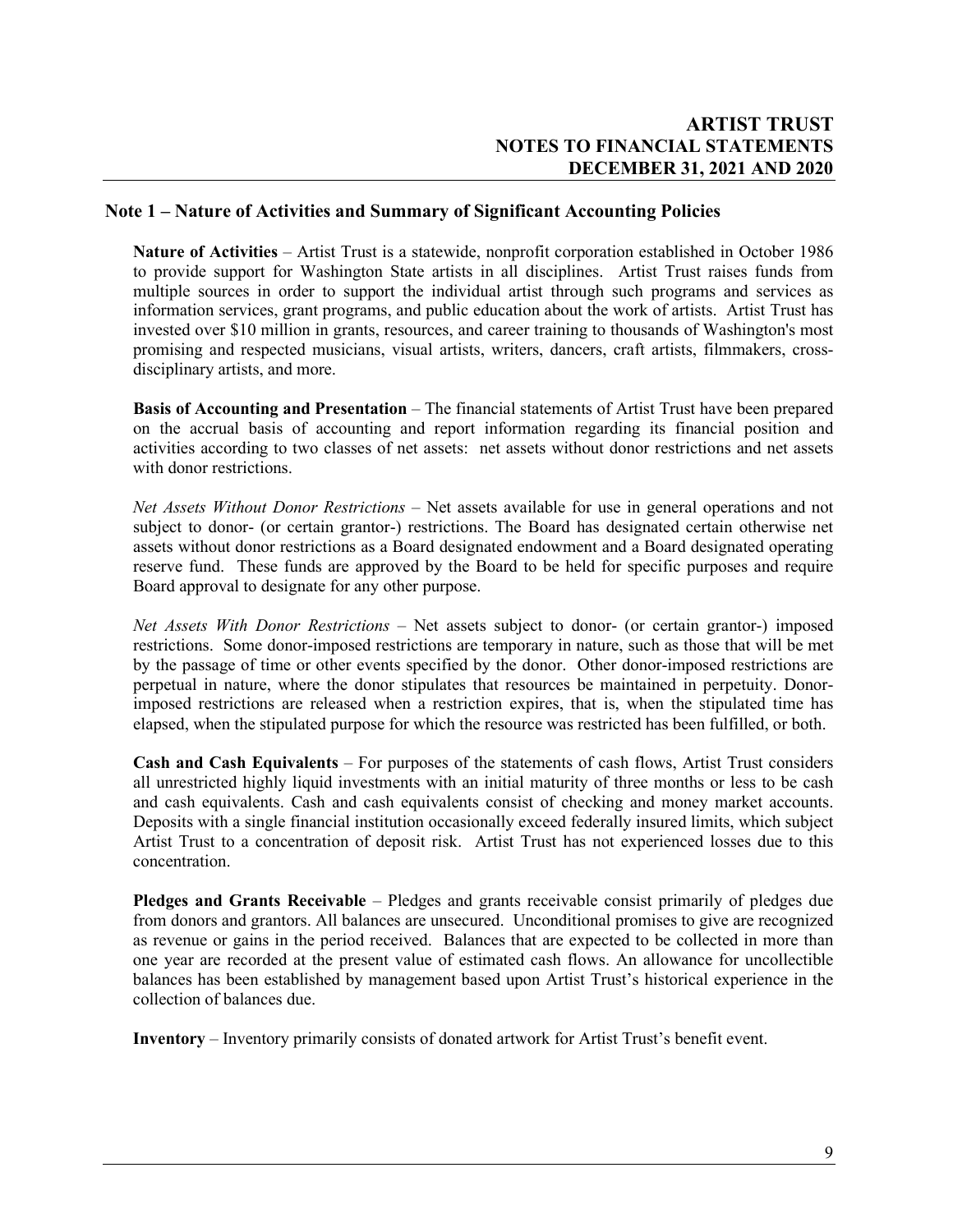#### **Note 1 – Nature of Activities and Summary of Significant Accounting Policies (Continued)**

**Investments Held by Vanguard** – Investments held by Vanguard represent endowment funds that Artist Trust has invested with Vanguard Institutional Advisory Services. These funds are stated at their fair value in the statements of financial position. Investment return is included in the accompanying statements of activities.

**Assets Held in Trust** – Assets held in trust represent endowment assets held by a third party with the stipulation that certain amounts as determined by the Trustee are provided to Artist Trust annually. Assets held in trust are stated at the fair value of the underlying trust assets. Distributions from the fund are available for general operating purposes.

Artist Trust's beneficial interest is reported in the accompanying statements of financial position as a net asset with donor restrictions of a perpetual nature carried at fair value reported by the Trustee at year end. Fair value is measured as the underlying value of the assets held in perpetuity for the Artist Trust's benefit (Level 3 inputs as described in Note 3). Artist Trust's interest in gains or losses in the trust's value is recognized in the statements of activities and is included in the change in net assets with donor restrictions of a perpetual nature. Artist Trust records receipts of distributions from the trust as investment return without donor restrictions.

**Property and Equipment** – Property and equipment is carried at cost. Depreciation is computed using the straight-line method over a period of 3 to 5 years for furniture and equipment and 30 years for the condominium. Property and equipment also includes artwork for display, which was recorded at the estimated fair value at the time of donation. Artist Trust follows a policy whereby it capitalizes purchases of property and equipment of \$500 or greater that provide future benefits over a period longer than one year.

**Revenue Recognition** – Revenue is recognized when earned. Contributions (including those received at special events) are recognized when cash, securities or other assets, or an unconditional promise to give is received. Conditional promises to give are not recognized until the conditions on which they depend have been substantially met.

Program revenue from training and usage fees is recognized when control of these services is transferred to its customers, in an amount that reflects the consideration Artist Trust expects to be entitled to in exchange for the services provided. Amounts received in advance are deferred to the applicable period in which the related services are performed.

All program income is based on performance obligations satisfied at a point in time and primarily consists of ticket sales from workshops, classes, or partnership events. For related performance obligations, control transfers to the customer at a point in time. Payment is typically due in full when the customer completes registration, the contract does not have a significant financing component, and the consideration amount is not variable. Artist Trust records revenue when the event occurs.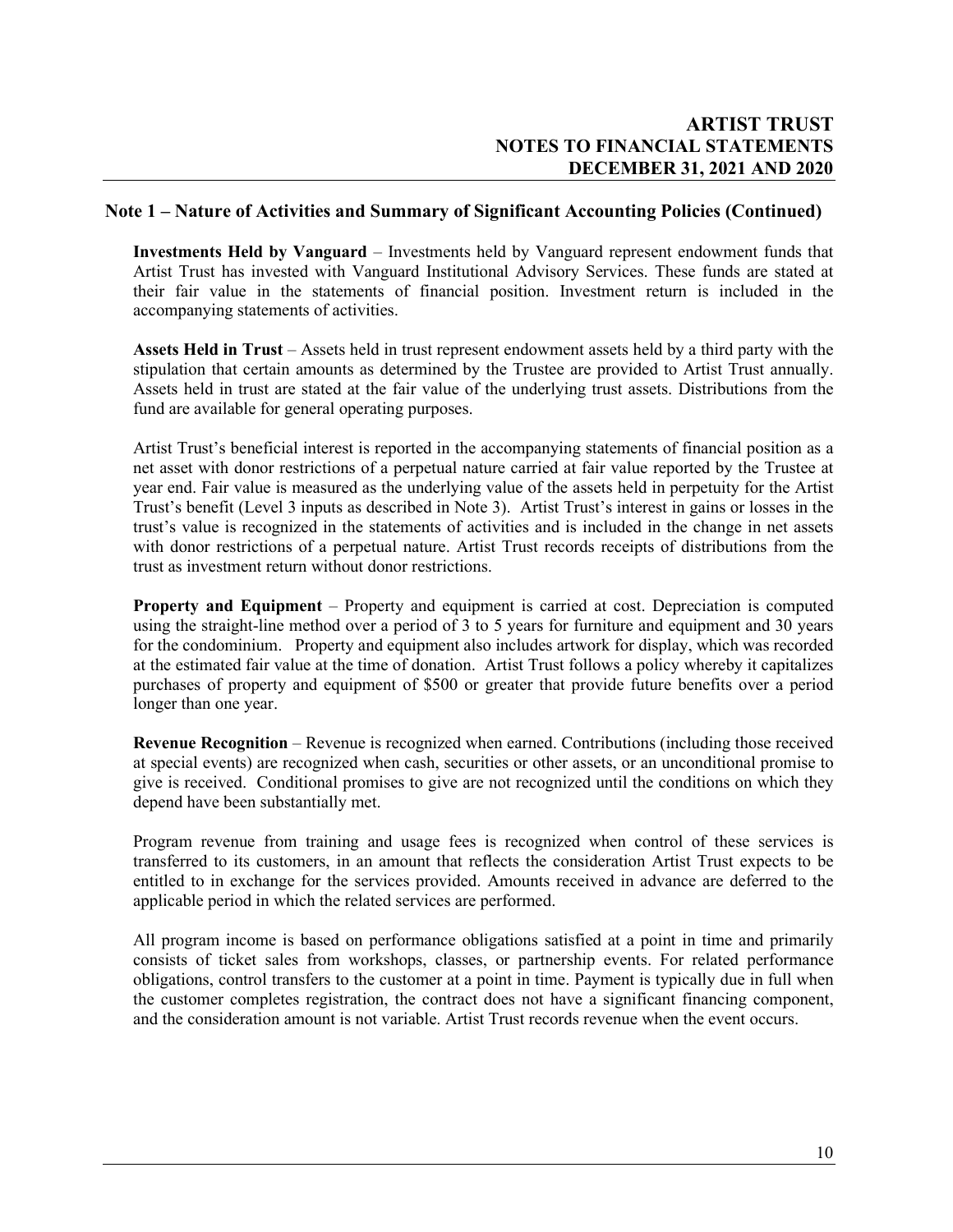### **Note 1 – Nature of Activities and Summary of Significant Accounting Policies (Continued)**

**In-kind Contributions** – Donations of facilities, goods and services are recognized as revenue at the estimated fair value at the date of donation if they meet the criteria for recognition. Artist Trust recognizes donated services if the services received (a) create or enhance nonfinancial assets or (b) require specialized skills, are provided by individuals possessing those skills, and would typically need to be purchased if not donated.

**Functional Allocation of Expenses** – The costs of providing various programs and other activities have been summarized on a functional basis in the statements of functional expenses. Accordingly, certain costs have been allocated among the programs and supporting services benefited. The allocation of expenses was done using one of the following four methods: (a) payroll expenses are allocated according to the timesheet provided each payroll period by all employees with the exception of the Acting Director who uses a percentage allocation; (b) split based on pre-determined percentages based on estimates of time and effort; (c) split based on pre-determined percentages based on square footage; or (d) when known, allocations are made to specific programs or functions, at the time the expense is incurred.

**Estimates** – Management uses estimates and assumptions in preparing financial statements. Those estimates and assumptions affect the reported amounts of assets and liabilities, the disclosure of contingent assets and liabilities, and the reported revenues and expenses. Actual results could differ from those estimates.

**Income Tax Status** – Artist Trust is exempt from federal income tax under Section 501(c)(3) of the Internal Revenue Code. Artist Trust qualifies for the charitable contribution deduction under Section  $170(b)(1)(A)(vi)$  and has been classified as an organization other than a private foundation under Section 509(a)(1).

**Subsequent Events** – Subsequent events were evaluated through May 18, 2022 which is the date the financial statements were available to be issued.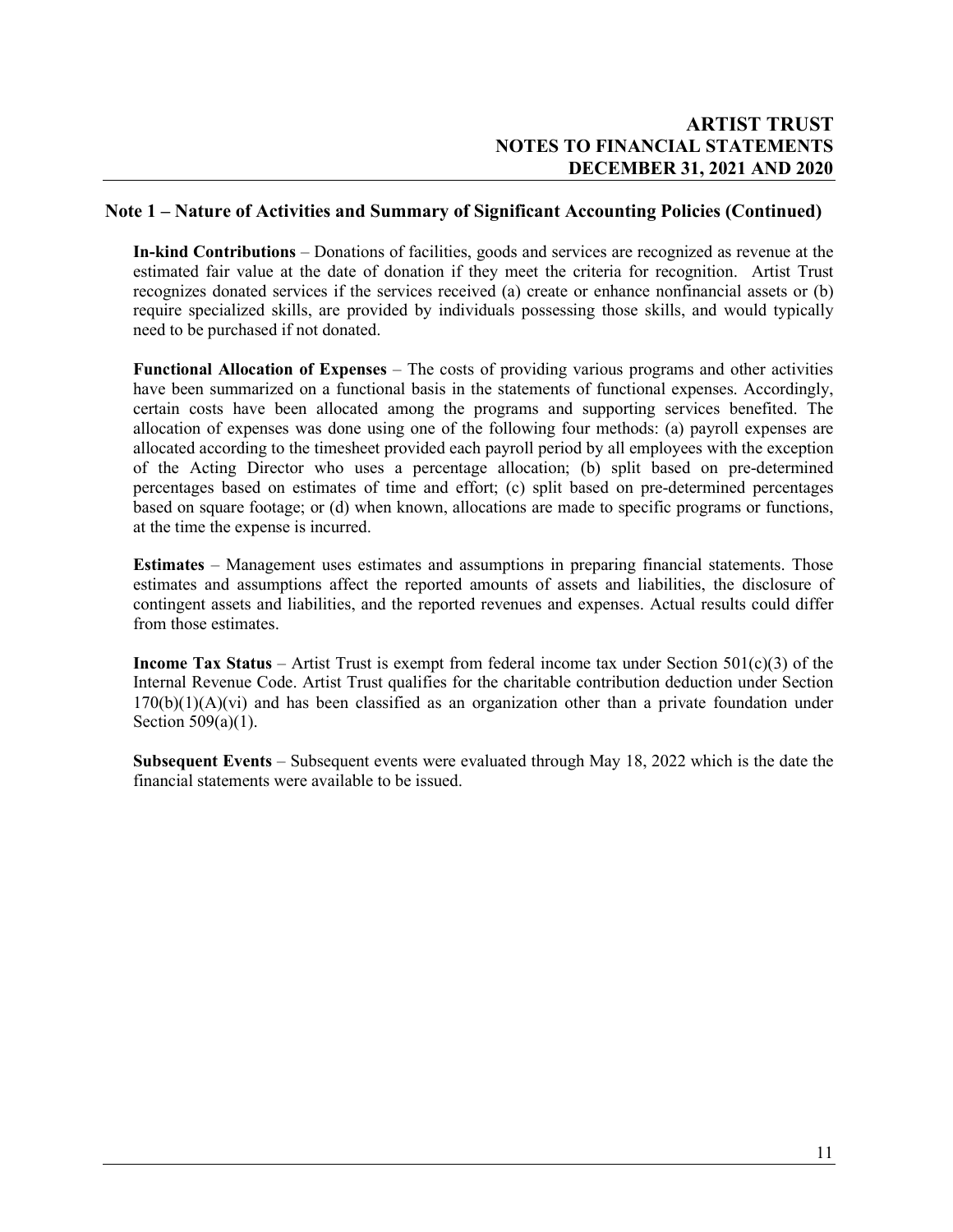### **Note 2 – Liquidity and Availability**

Financial assets available for general expenditure within one year of the statement of financial position date are as follows at December 31:

|                                                                  |    | 2021        | 2020            |
|------------------------------------------------------------------|----|-------------|-----------------|
| <b>Financial Assets</b>                                          |    |             |                 |
| Cash and cash equivalents                                        | \$ | 1,487,399   | \$<br>1,282,349 |
| Pledges and grants receivable                                    |    | 719,899     | 921,568         |
| Investments and assets held in trust                             |    | 3,515,872   | 2,796,094       |
| Total financial assets                                           |    | 5,723,170   | 5,000,011       |
| Less those unavailable for general expenditures within one year: |    |             |                 |
| Receivable balances to be collected in future years              |    | (533, 649)  | (622,062)       |
| Restricted by donors with purpose restrictions                   |    | (1,190,683) | (969, 877)      |
| Restricted by donors with perpetual restrictions                 |    | (2,121,720) | (1,631,720)     |
| Board designated endowment                                       |    | (475, 124)  | (388, 193)      |
| Board reserve fund (unavailable without Board approval)          |    | (153, 354)  | (93, 354)       |
|                                                                  |    | (4,474,530) | (3,705,206)     |
| Add endowment funds expected to be appropriated                  |    |             |                 |
| for general use:                                                 |    |             |                 |
| Cash from fund expected to be available for use                  |    | 118,448     | 86,500          |
| Financial assets available within one year                       | S  | 1,367,088   | \$<br>1,381,305 |

Artist Trust's financial assets have seasonal variations during the year attributed to the timing of receipt of contributions from fundraising appeals and events. Artist Trust has an operating reserve of undesignated cash on hand for mission delivery. The fiscal goal of the undesignated operating reserve is to establish and maintain three months of cash for core operating costs. In the face of unforeseen budget shortfalls, the Strategic Vision Committee has identified core programs to mission delivery in order to make quick decisions about how to cut expenses should the need arise.

In addition, Artist Trust has a board-restricted operating reserve, to provide readily available and separately identified funds to assist in managing cash flow needs in the operating budget or to provide funding in the event of a breach of the routine income to Artist Trust. The fiscal goal of the boardrestricted operating reserve is to establish and maintain an amount in reserve approximately equal to twenty-five percent of the general operations portion of the annual budget, excluding depreciation, inkind expenses, grants, auction cost of goods sold, and half of professional fees.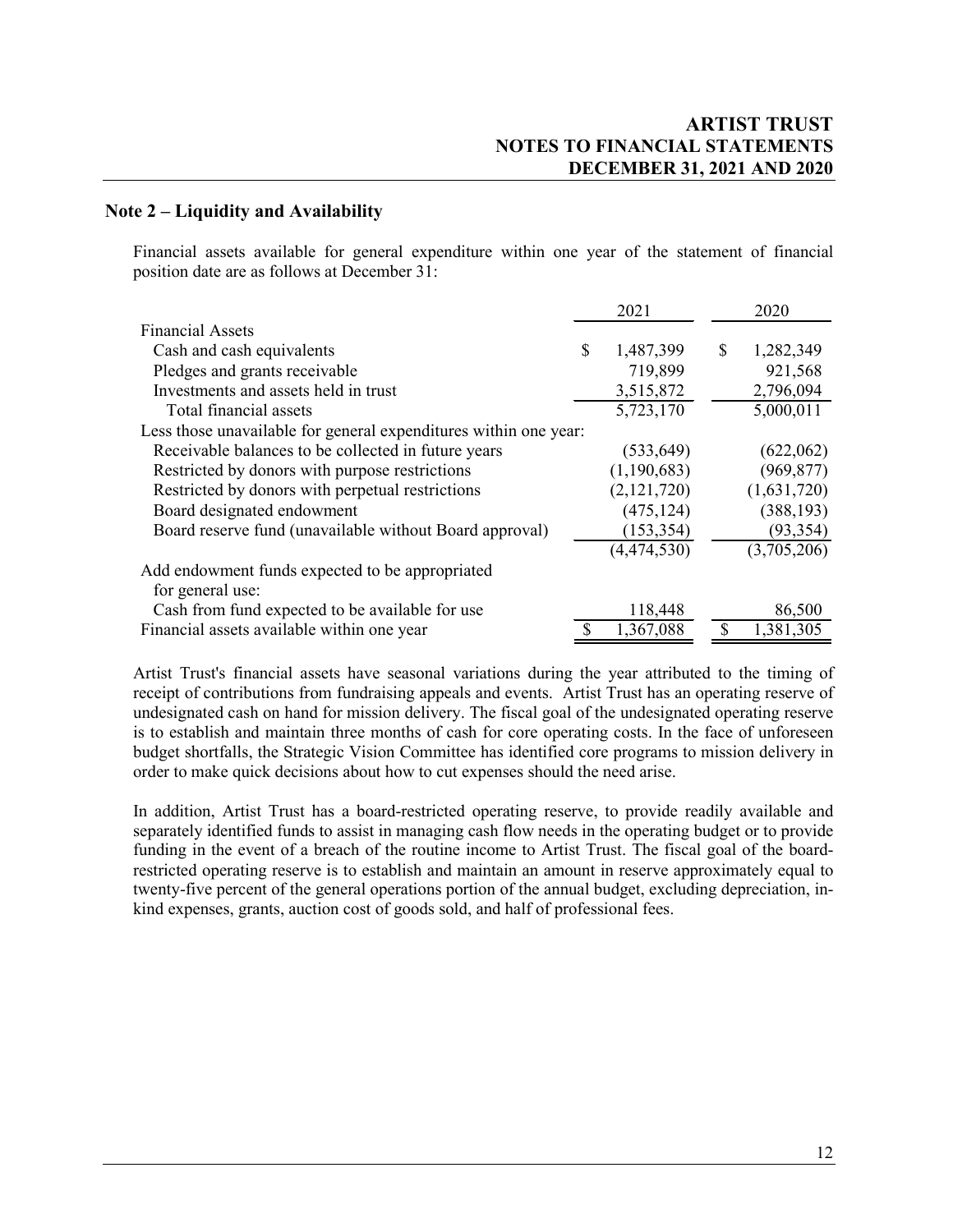### **Note 3 – Fair Value Measurements and Investments**

Fair value is defined as the price received to sell an asset or paid to transfer a liability in an orderly transaction between market participants. Accounting standards establish a hierarchy for measuring fair value that gives the highest priority to unadjusted quoted prices in active markets (Level 1) and the lowest priority to unobservable inputs (Level 3). The three levels of the fair value hierarchy are as follows:

- Level 1 Unadjusted quoted prices for identical assets or liabilities in active markets.
- Level 2 Quoted prices for similar assets or liabilities in active markets, quoted prices for identical assets or liabilities in inactive markets, or other inputs that can be corroborated by observable market data.
- Level 3 Inputs that are not observable that reflect management's assumptions and estimates.

The following table summarizes the valuation of Artist Trust's financial investments and interests under the fair value hierarchy at December 31, 2021:

|   |         |                          | Level 3     | Total       |
|---|---------|--------------------------|-------------|-------------|
|   |         | $\overline{\phantom{0}}$ | \$3,298,068 | \$3,298,068 |
|   |         | $\overline{\phantom{0}}$ | 217,804     | 217,804     |
| - |         | $\overline{\phantom{0}}$ |             | \$3,515,872 |
|   | Level 1 |                          | Level 2     |             |

The following table summarizes the valuation of Artist Trust's financial investments and interests under the fair value hierarchy at December 31, 2020:

|                              | Level 1 |  | Level 2                  | Level 3     | Total       |
|------------------------------|---------|--|--------------------------|-------------|-------------|
| Investments held by Vanguard |         |  | $\overline{\phantom{0}}$ | \$2,596,831 | \$2,596,831 |
| Assets held in trust         |         |  | $\overline{\phantom{a}}$ | 199.263     | 199,263     |
|                              |         |  | $\overline{\phantom{0}}$ | \$2,796,094 | \$2,796,094 |

The changes in financial investments and interests measured at fair value using level 3 inputs are reflected below for the years ended December 31:

|                                     | 2021            | 2020      |
|-------------------------------------|-----------------|-----------|
| Balance, beginning of year          | \$<br>2,796,094 | 2,524,743 |
| <b>Additions</b>                    | 490,000         |           |
| Interest and dividends, net of fees | 56,868          | 36,102    |
| Realized and unrealized gains       | 234,906         | 301,949   |
| <b>Distributions</b>                | (61,996)        | (66,700)  |
| Balance, end of year                | 3,515,872       | 2,796,094 |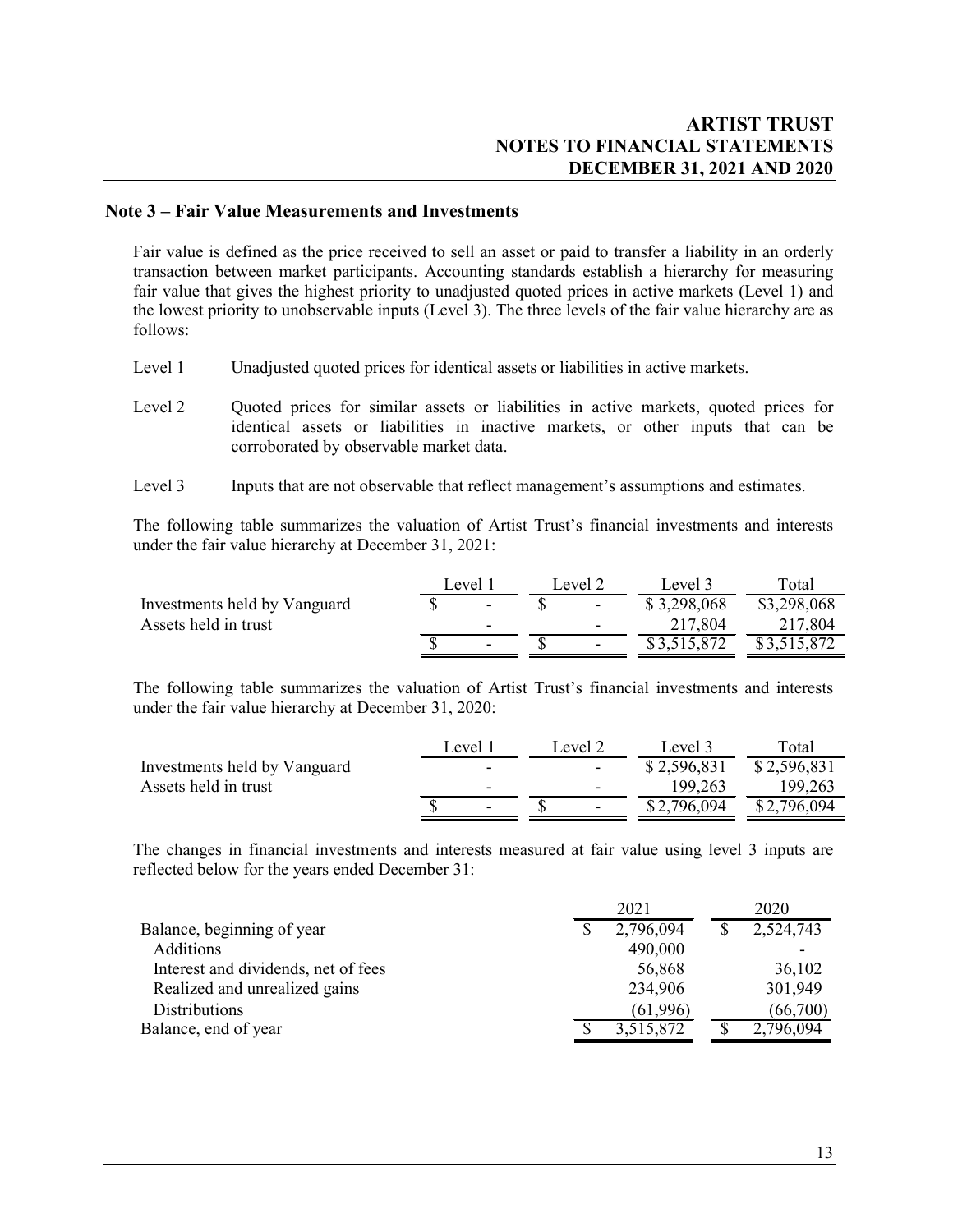### **Note 4 – Pledges and Grants Receivable**

Pledges and grants receivable consist of the following at December 31:

|                                          |                           | 2021      | 2020      |
|------------------------------------------|---------------------------|-----------|-----------|
| Receivable in less than one year         | S                         | 223,950   | 299,506   |
| Receivable in one to five years          |                           | 359,250   | 422,550   |
| Receivable in greater than five years    |                           | 236,000   | 295,000   |
|                                          |                           | 819,200   | 1,017,056 |
| Less discount to net present value       |                           | (61, 601) | (75, 488) |
| Less allowance for uncollectible pledges |                           | (37,700)  | (20,000)  |
|                                          | $\boldsymbol{\mathsf{S}}$ | 719,899   | 921,568   |

Artist Trust uses a rate of 2% to calculate the present value of receivables that are due in more than one year.

#### **Note 5 – Conditional Grants**

During the year ended December 31, 2020, Artist Trust received notice of two multi-year government grant awards totaling \$40,000, of which no amount was recognized before December 31, 2021. The awards will be received in subsequent years, contingent on Artist Trust's completion of terms and conditions set forth in the grant agreements. As these awards represent conditional promises to give, the awards will not be recognized as revenue until the grantor conditions are met.

#### **Note 6 – Property and Equipment**

Property and equipment consist of the following at December 31:

|                                   | 2021       | 2020       |
|-----------------------------------|------------|------------|
| Condominium                       | 687,553    | 687,553    |
| Furniture, equipment and software | 38,566     | 18,500     |
| Artwork                           | 9,300      | 9,300      |
|                                   | 735,419    | 715,353    |
| Less accumulated depreciation     | (471, 410) | (444, 782) |
|                                   | 264,009    | 270,571    |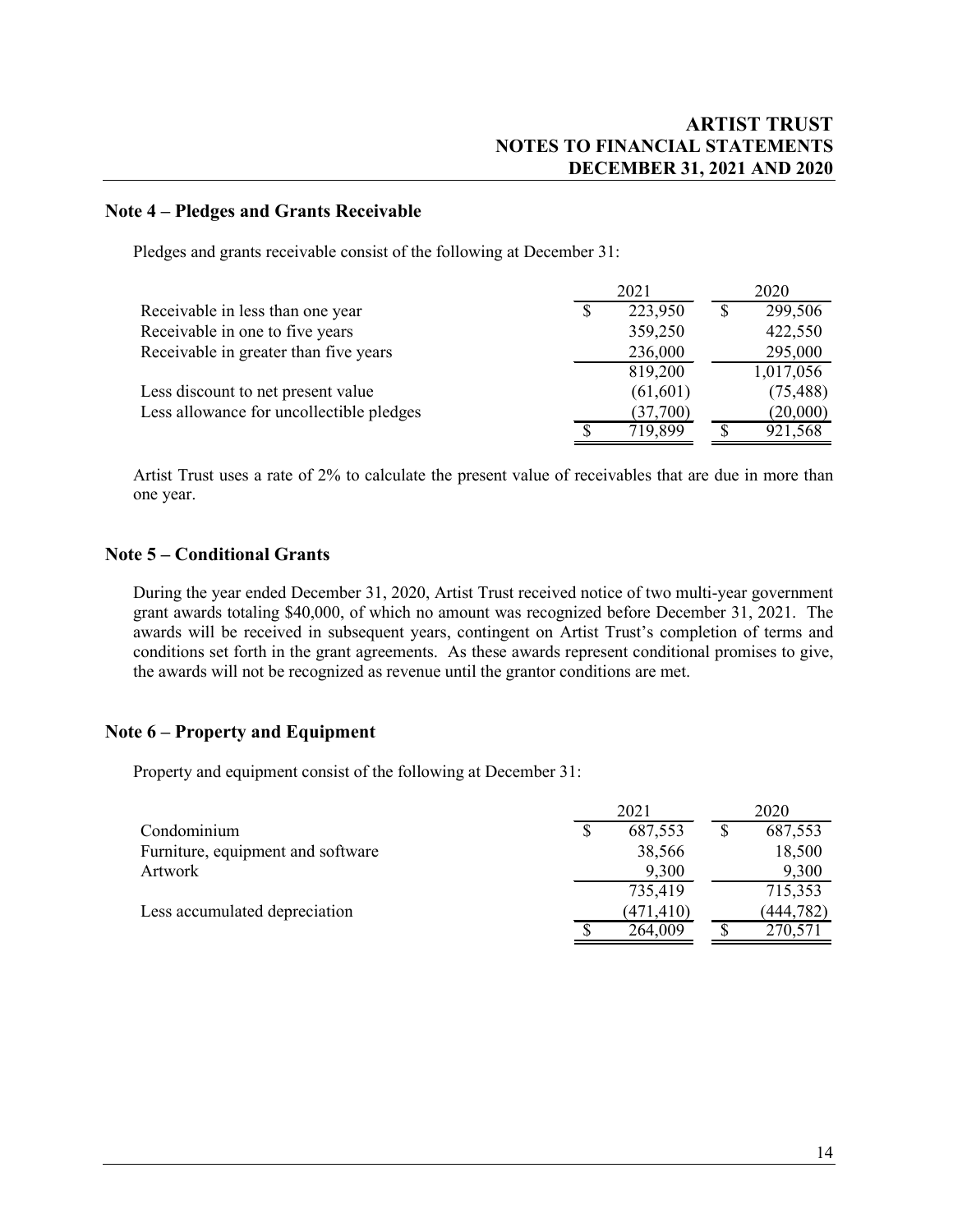### **ARTIST TRUST NOTES TO FINANCIAL STATEMENTS DECEMBER 31, 2021 AND 2020**

#### **Note 7 – Loan Payable**

Artist Trust has a loan payable to a bank with an original balance of \$350,000. The loan is secured by a deed of trust on Artist Trust's condominium office, payable in monthly installments of \$1,554. Interest may be adjusted on this loan every five years based on the changes in an independent index such that the loan bears interest at 2.5% over the index. The interest rate was 4.20% for the years ended December 31, 2021 and 2020. Interest expense totaled \$6,671 and \$7,206 for the years ended December 31, 2021 and 2020, respectively, and is included in occupancy expense. The loan matures in December 2031.

The following is a schedule of future minimum principal payments under the loan for the years ending December 31:

| 2022       | \$ | 12,582  |
|------------|----|---------|
| 2023       |    | 13,121  |
| 2024       |    | 13,682  |
| 2025       |    | 14,268  |
| 2026       |    | 14,879  |
| Thereafter |    | 82,789  |
|            | S  | 151,321 |

#### **Note 8 – Net Assets without Donor Restrictions – Board Designated**

Net assets without donor restrictions – Board designated consist of the following at December 31:

|                                   |  | 2020    |         |
|-----------------------------------|--|---------|---------|
| <b>Board Designated Endowment</b> |  | 475.124 | 388,193 |
| <b>Operating Reserve</b>          |  | 153,354 | 93.354  |
|                                   |  | 628.478 | 481,547 |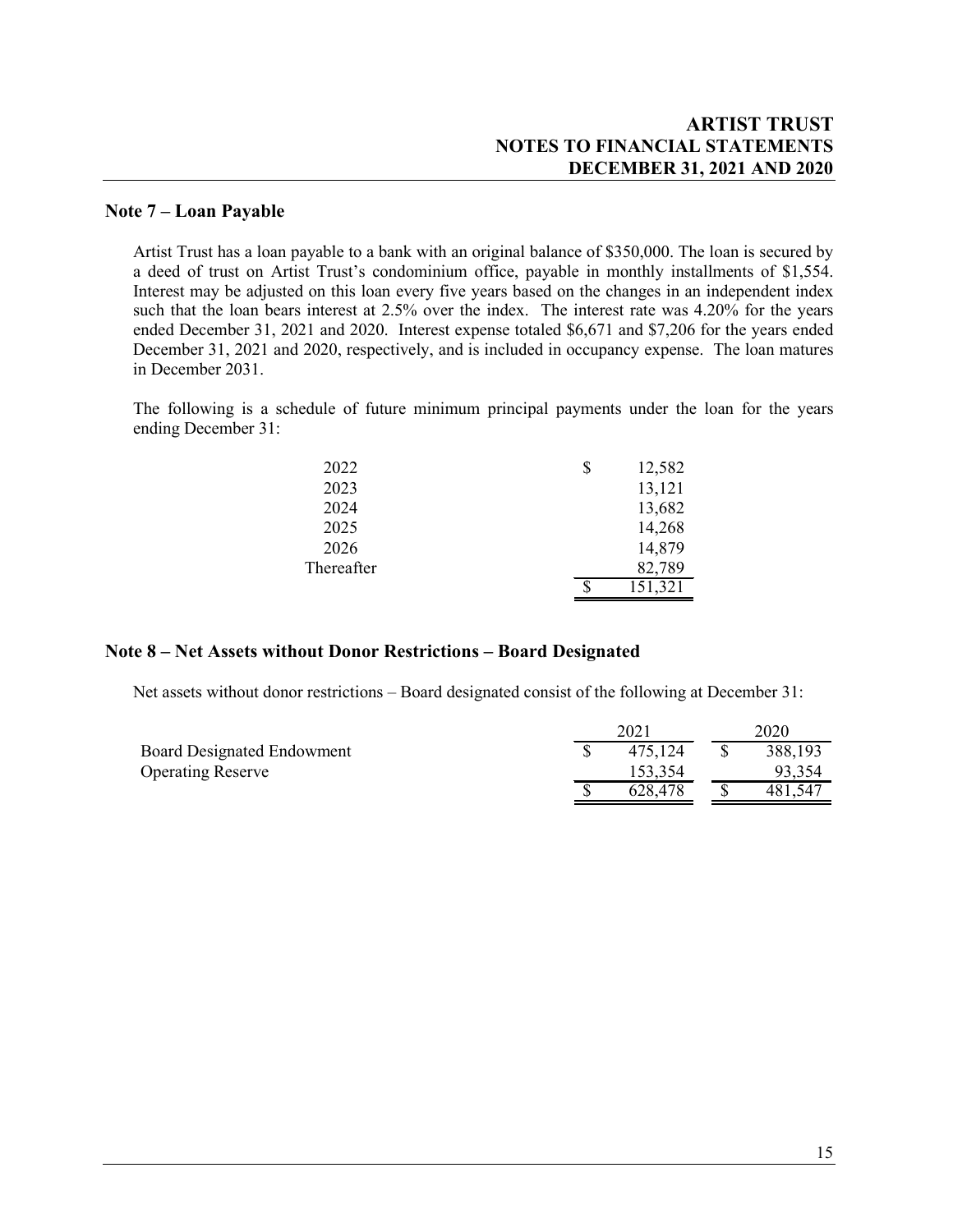## **Note 9 – Net Assets with Donor Restrictions**

Net assets with donor restrictions consist of the following at December 31:

|                                                        |    | 2021      |    | 2020      |  |
|--------------------------------------------------------|----|-----------|----|-----------|--|
| Restricted for a specified purpose or passage of time: |    |           |    |           |  |
| Endowment - unappropriated investment return           | \$ | 1,190,683 | \$ | 969,877   |  |
| Arts Innovator Award                                   |    | 500,000   |    | 550,000   |  |
| Time Restricted (Other)                                |    | 130,500   |    | 160,950   |  |
| Time Restricted (Campaign for a Creative Future)       |    | 90,200    |    | 193,600   |  |
| Kreielsheimber Artist Trust Fund - unappropriated      |    |           |    |           |  |
| investment return                                      |    | 67,804    |    | 49,263    |  |
| <b>Benefit Event</b>                                   |    | 47,400    |    | 205,040   |  |
| Vadon Native Fellowship Award                          |    | 37,500    |    | 12,523    |  |
| <b>SOLA Award</b>                                      |    | 33,781    |    | 30,661    |  |
| Tremaine Statewide Programs                            |    | 30,000    |    |           |  |
| <b>WAHIP Artist Clinics</b>                            |    | 2,575     |    | 2,575     |  |
| Filipino Scholarship Fund                              |    | 510       |    | 510       |  |
| POC Scholarship Fund                                   |    | 350       |    | 350       |  |
| <b>EDGE</b> for Film                                   |    | 69        |    | 69        |  |
| Latino Scholarship Fund                                |    | 39        |    | 39        |  |
| CERF+ Artist Readiness Project                         |    |           |    | 61,889    |  |
| Ambassador Project                                     |    |           |    | 35,000    |  |
| Lit GAP                                                |    |           |    | 10,000    |  |
| GAP - Latino Scholarship Fund                          |    |           |    | 3,300     |  |
|                                                        |    | 2,131,411 |    | 2,285,646 |  |

*(Continued on next page)*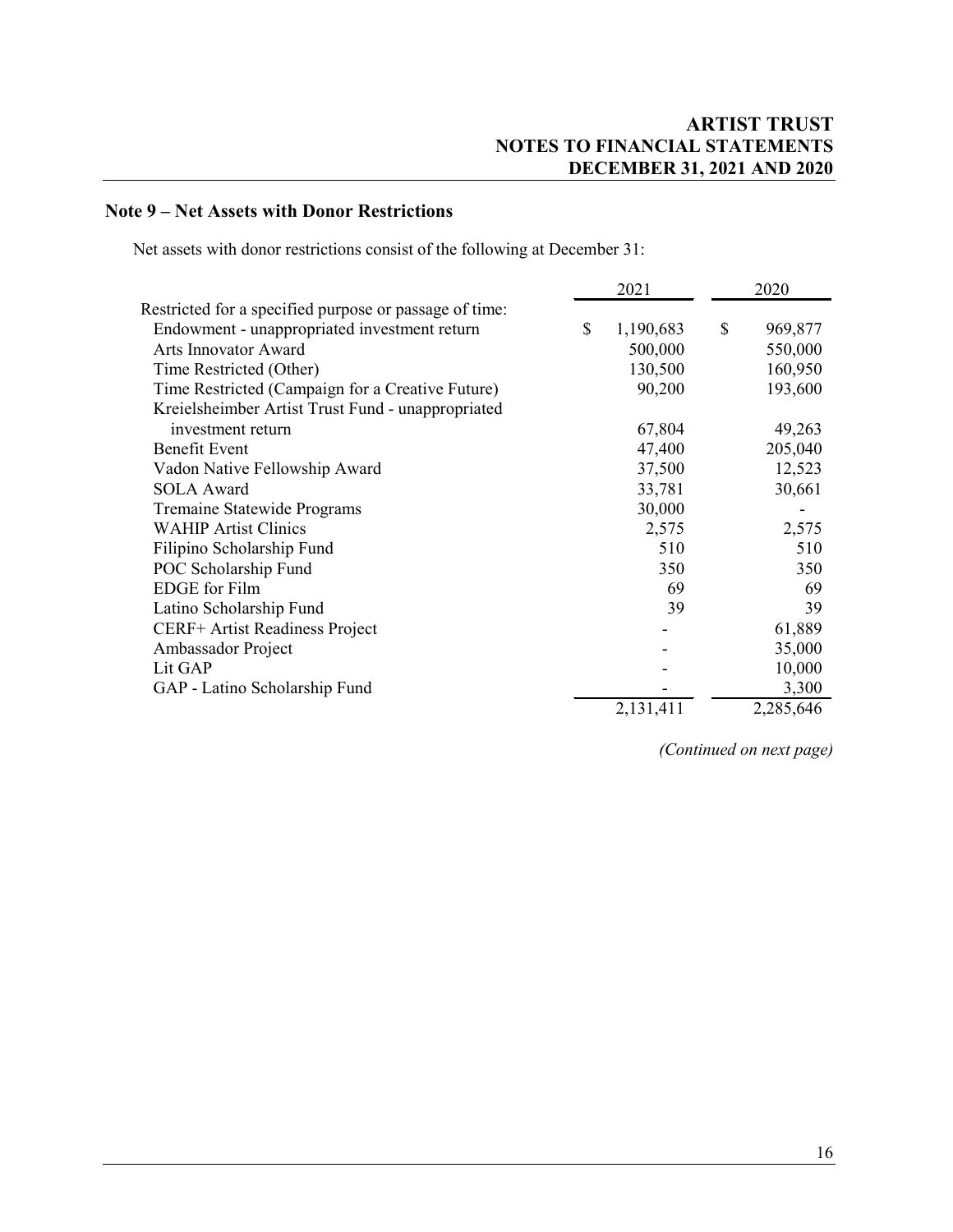### **Note 9 – Net Assets with Donor Restrictions (Continued)**

|                                          | 2021      | 2020      |
|------------------------------------------|-----------|-----------|
| Perpetual in nature:                     |           |           |
| <b>General Endowment</b>                 | 1,192,364 | 702,364   |
| Lifetime Achievement Endowment           | 357,856   | 357,856   |
| <b>Shirley Endowment</b>                 | 150,000   | 150,000   |
| Kreielsheimber Artist Trust Fund         | 150,000   | 150,000   |
| Panaca Endowment                         | 100,000   | 100,000   |
| Gurvich Endowment                        | 100,000   | 100,000   |
| Shari Behnke Endowment                   | 40,000    | 40,000    |
| Campaign for a Creative Future           | 21,500    | 21,500    |
| Mills Endowment                          | 10,000    | 10,000    |
|                                          | 2,121,720 | 1,631,720 |
| Total net assets with donor restrictions | 4,253,131 | 3,917,366 |

### **Note 10 – In-kind Donations**

In-kind donations consist of the following for the years ended December 31:

|                   | 2021                     |  | 2020    |  |
|-------------------|--------------------------|--|---------|--|
| Professional fees | 6,516                    |  | 4,108   |  |
| Auction items     | $\overline{\phantom{0}}$ |  | 183,065 |  |
| Printing          | $\overline{\phantom{0}}$ |  | 803     |  |
|                   | 6,516                    |  | 187,976 |  |

In-kind donations were used for the following purposes for the years ended December 31:

|                        |    | 2021  |  | 2020    |  |
|------------------------|----|-------|--|---------|--|
| Program                | Φ  | 5,324 |  | 2,926   |  |
| Fundraising            |    | 942   |  | 184,640 |  |
| Management and general |    | 250   |  | 410     |  |
|                        | \$ | 6,516 |  | 87,976  |  |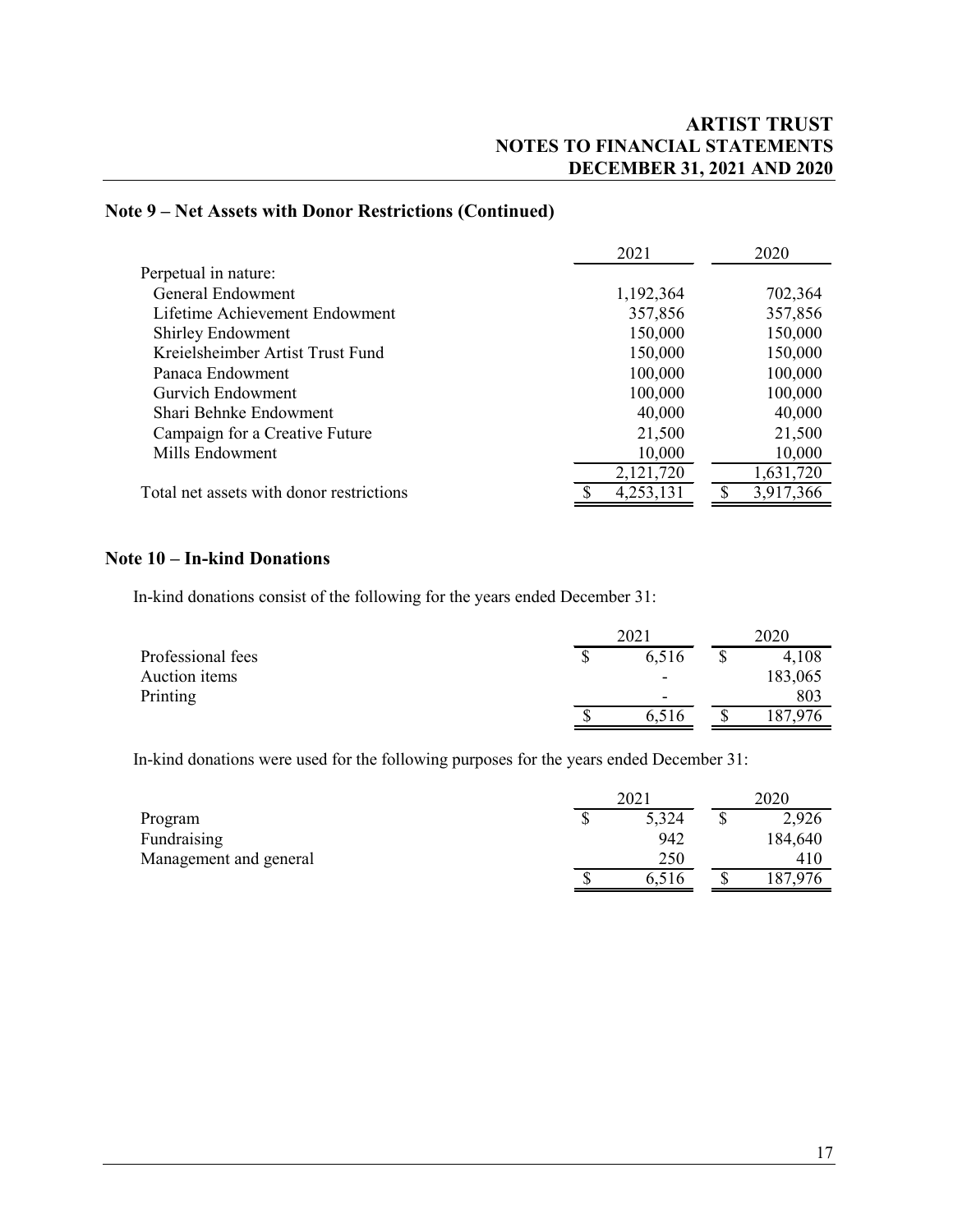### **Note 11 – Endowments**

**Nature of Endowments and Applicable Laws** – The Endowments consist of donor restricted and Board designated endowments in which the investment return is to be used to support the programs and operations of Artist Trust. The Endowments are included primarily as investments and assets held in trust. These investment funds are held at Vanguard.

The Board of Directors of Artist Trust has interpreted the Uniform Prudent Management of Institutional Funds Act (UPMIFA) as requiring the preservation of the fair value of the original gift as of the gift date of the donor-restricted endowment fund absent explicit donor stipulations to the contrary. As a result of this interpretation, Artist Trust retains in perpetuity (a) the original value of initial and subsequent gifts donated to the endowment, and (b) any accumulations to the endowment made in accordance with the direction of the applicable donor gift instrument at the time the accumulation is added.

Donor-restricted amounts that are not retained in perpetuity are subject to appropriation for expenditure by Artist Trust in a manner consistent with the standard of prudence prescribed by UPMIFA. In accordance with UPMIFA, Artist Trust considers the following factors in making a determination to appropriate or accumulate donor-restricted endowment funds: (1) the duration and preservation of the various funds, (2) the purposes of the donor-restricted endowment funds, (3) general economic conditions, (4) the possible effect of inflation and deflation, (5) the expected total return from income and the appreciation of investments, (6) other resources of Artist Trust, and (7) Artist Trust's investment policies.

**Investment Return Objectives, Risk Parameters and Strategies** – The funds are designated under various names and are collectively referred to as the Artist Trust Endowment Fund (the Fund). Artist Trust has engaged Vanguard to manage the Fund in accordance with the terms of the Discretionary Investment Management Agreement. The Fund is measured at fair value using Level 3 inputs as described in Note 3 above.

The Fund's purpose is to support the operations of Artist Trust in carrying out its mission. The intent is to ensure the long-term viability and sustainability of Artist Trust. From time to time and under its spending policy, Artist Trust submits a request to Vanguard to release and distribute funds to Artist Trust for its operations.

Spending Policy and How the Investment Objectives Relate to Spending Policy – The Fund is under permanent management at Vanguard through a Discretionary Investment Management Agreement, as noted above, in order to provide for professional long-term management of these funds. Artist Trust has adopted investment and spending policies for endowment assets that intend to provide a predictable stream of funding to programs supported by endowments while seeking to maintain the purchasing power of endowment assets. Under this policy, as approved by the Board of Artist Trust, endowment assets are invested in a manner that is intended to produce results that, over time, will provide a real rate of return equal to the spending rate while assuming a reasonable level of investment risk.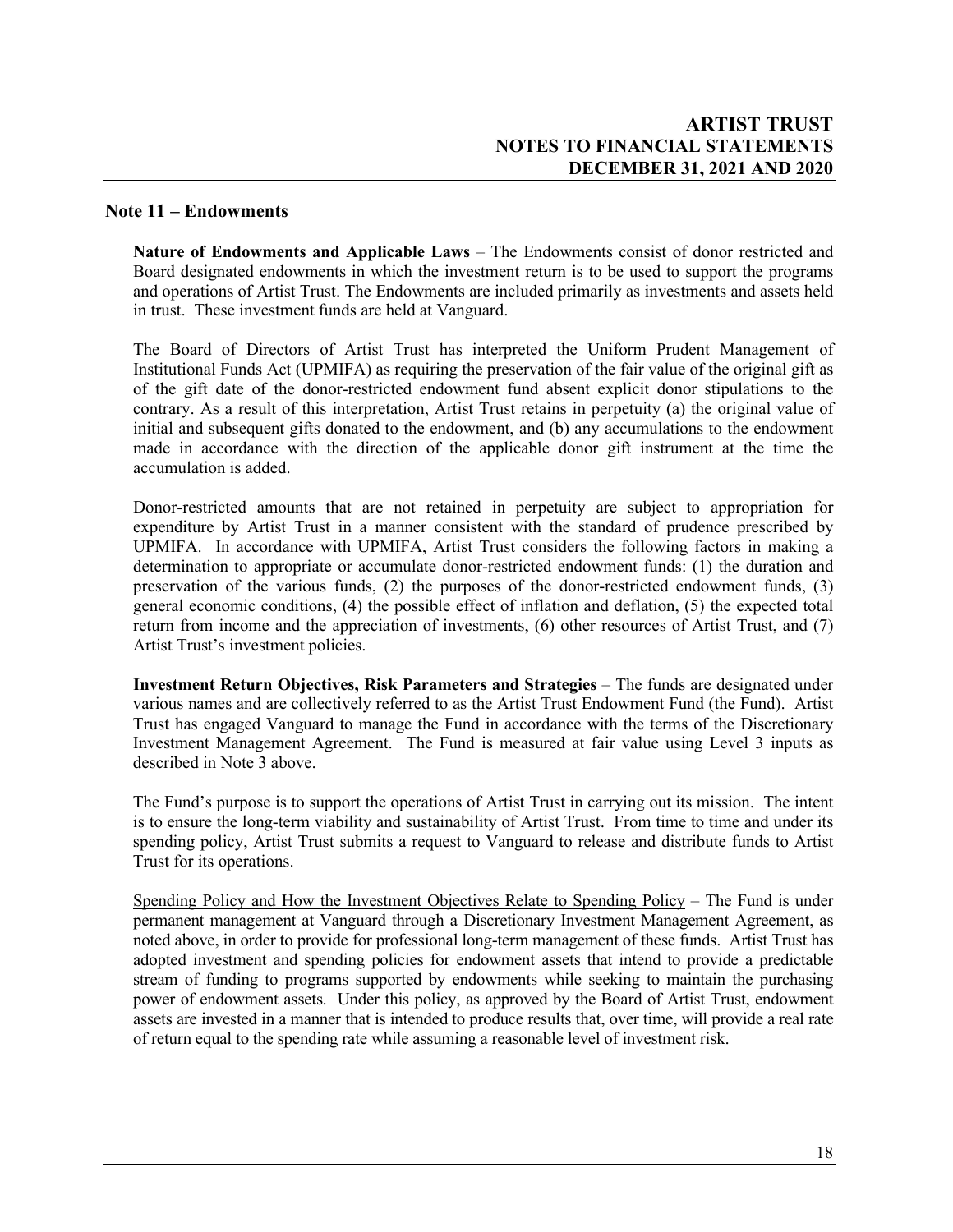### **Note 11 – Endowments (Continued)**

Funds with Deficiencies – From time to time, the fair value of assets associated with individual donor restricted endowment funds may have fallen below the level that the donor requires Artist Trust to retain as a fund of perpetual duration.

**Endowment Held by ArtsFund Foundation** – The Kreielsheimer Remainder Foundation established the Kreielsheimer Artist Trust Fund, a permanent endowment fund for the benefit of Artist Trust. In 2012, the Kreielsheimer Artist Trust Fund was transferred to ArtsFund Foundation (ArtsFund). The purpose of the Kreielsheimer Artist Trust Fund is to provide general support of the programs and organizational operations of Artist Trust. Under the terms of the agreement with ArtsFund, the Kreielsheimer Artist Trust Fund is managed by ArtsFund, utilizing a total return asset management approach designed to achieve a maximum total return, including in the measurement thereof, unrealized appreciation and depreciation.

The Kreielsheimer Artist Trust Fund is pooled along with ArtsFund's other funds. The distribution policy is established by the ArtsFund Board of Directors. As a result, Artist Trust does not have control over the return objectives, risk parameters, investment objectives or spending policy for the Fund. As determined by the Arts Fund Board of Directors, annual distributions equal 5% of the fund balance as of December 31<sup>st</sup> of the previous year. The Kreielsheimer Artist Trust Fund is measured at fair value using Level 3 inputs as described in Note 3 above.

**Campaign for a Creative Future** – Artist Trust has embarked on a fundraising campaign which seeks to raise \$3.5 million to help build the sustainability of Artist Trust and fuel innovation for individual artists. An endowment has been created as part of this campaign, and endowed gifts received will support the increased capacity of Artist Trust. During the campaign, Artist Trust is holding endowed gifts in money market funds and pledges receivable. The investment strategies and spending policy will be determined at the conclusion of the campaign.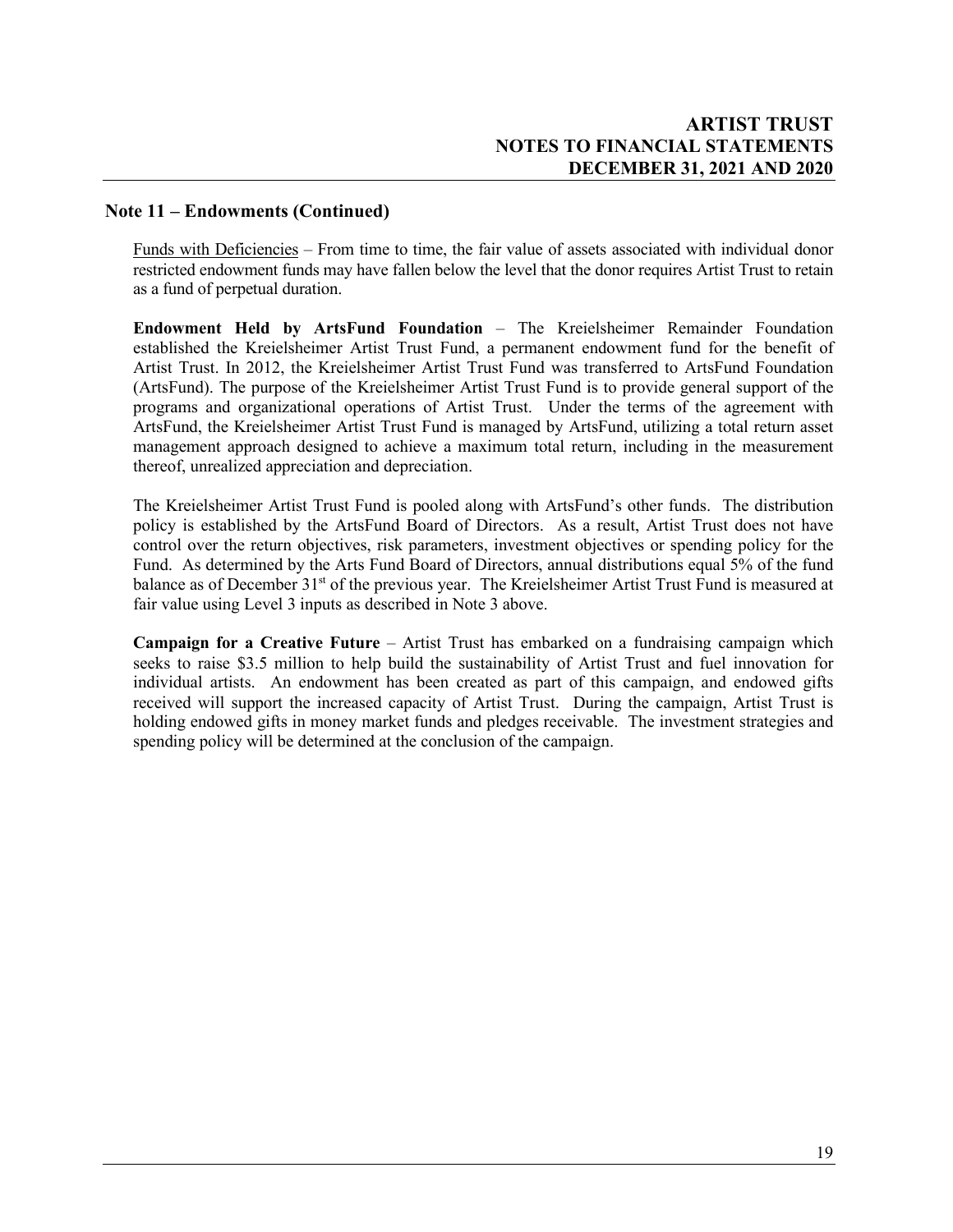#### **Note 11 – Endowments (Continued)**

Changes in endowment net assets are as follows for the years ended December 31:

|                                       |               | With donor restrictions |             |             |
|---------------------------------------|---------------|-------------------------|-------------|-------------|
|                                       | Without donor | Purpose                 | Perpetual   |             |
|                                       | restrictions  | and time                | in nature   | Total       |
| Endowment net assets, 12/31/2019      | 388,946       | 755,714<br>S            | \$1,631,720 | \$2,776,380 |
| Contributions                         | 136,904       |                         |             | 136,904     |
| Investment income, net of fees        | 1,052         | 35,050                  |             | 36,102      |
| Net appreciation                      | 8,676         | 293,276                 |             | 301,952     |
| Amounts appropriated for expenditure  | (147, 385)    | (58,200)                |             | (205, 585)  |
| Distribution from asset held in trust |               | (6,700)                 |             | (6,700)     |
| Endowment net assets, 12/31/2020      | 388,193<br>S  | \$1,019,140             | \$1,631,720 | \$3,039,053 |
| Contributions                         | 81,500        |                         | 490,000     | 571,500     |
| Investment income, net of fees        | 1,747         | 67,144                  |             | 68,891      |
| Net appreciation                      | 6,169         | 216,343                 |             | 222,512     |
| Amounts appropriated for expenditure  | (2,485)       | (37, 140)               |             | (39, 625)   |
| Distribution from asset held in trust |               | (7,000)                 |             | (7,000)     |
| Endowment net assets, 12/31/2021      | 475,124       | \$1,258,487             | \$2,121,720 | \$3,855,331 |

#### **Note 12 – Benefit Events**

Benefit events revenue is shown in the statements of activities net of consumable costs that directly benefit the participants of the event. The net revenue is as follows for the years ended December 31:

|                                    | 202 |         |  |   |  |
|------------------------------------|-----|---------|--|---|--|
| Gross special events revenue       |     | 112,329 |  |   |  |
| Less cost of direct donor benefits |     |         |  | - |  |
|                                    |     | 402     |  |   |  |

#### **Note 13 – Retirement Plan**

Artist Trust has a Simple IRA plan (the Plan) for employees who meet the Plan's eligibility requirements. Artist Trust matches a portion of employee contributions. Artist Trust contributed \$11,816 and \$13,260 to the Plan during the years ended December 31, 2021 And 2020, respectively.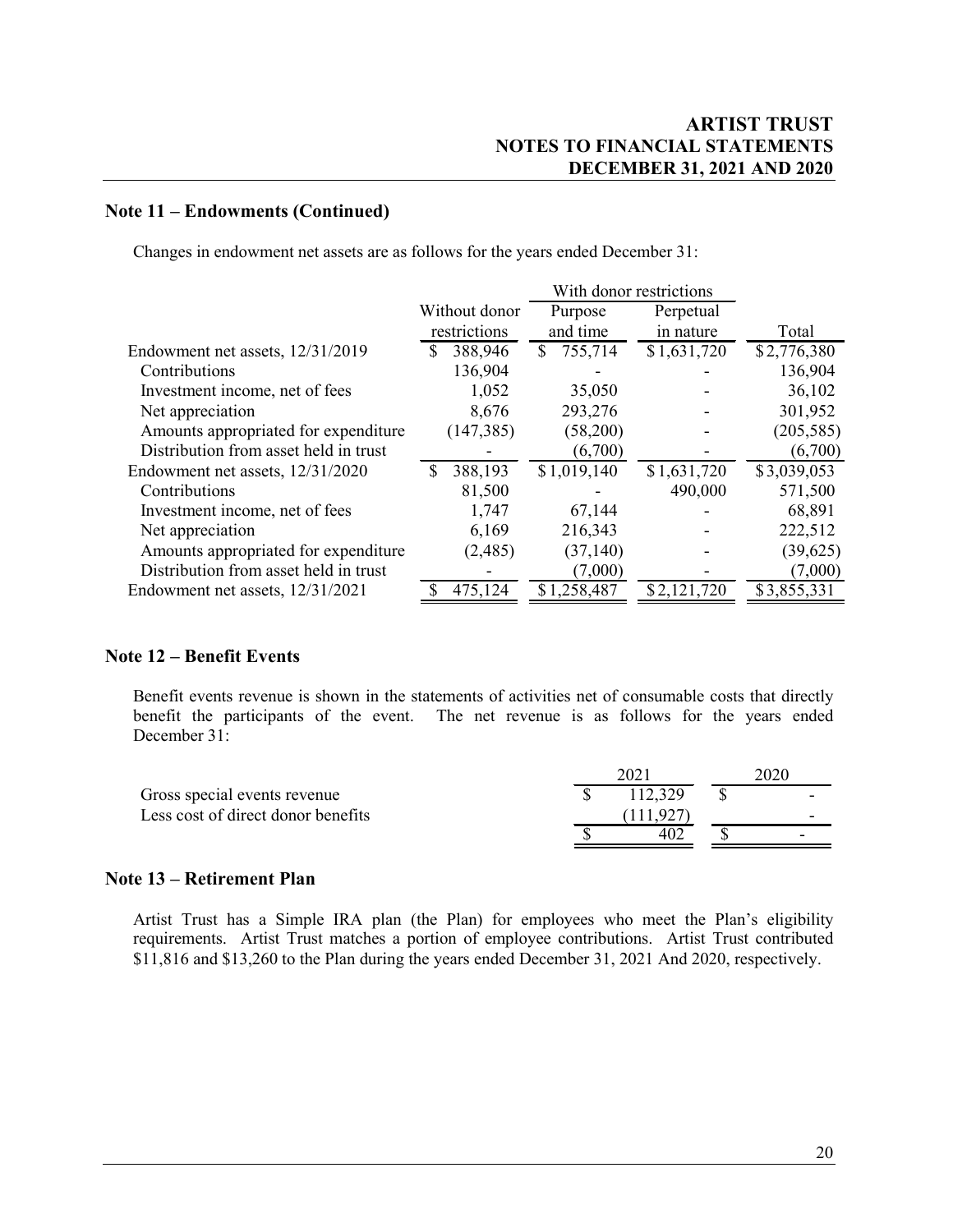### **Note 14 – Fundraising Expenses**

In order to accomplish Artist Trust's mission of providing grants to artists, a significant amount of time must be spent raising grant money. As a result of these efforts and because of the nature of Artist Trust, the proportion of fundraising expenses may be higher than for other non-profit organizations. Total fundraising expenses were \$336,603 and \$290,330 for the years ended December 31, 2021 And 2020, respectively.

### **Note 15 – Concentrations**

A pledge receivable from one donor made up approximately 72% and 70% of the pledges and grants receivable balance as of December 31, 2021 And 2020, respectively.

### **Note 16 – Risks and Uncertainties**

In December 2019, a novel strain of coronavirus (COVID-19) was reported. On March 11, 2020, the World Health Organization declared the outbreak to be a global pandemic, and on March 13, 2020, President Trump declared a nationwide emergency pursuant to Sec. 501(b) of the Robert T. Stafford Disaster Relief and Emergency Assistance Act. The extent of the impact of COVID-19 on Artist Trust's operations will depend on certain developments, including the duration and spread of the outbreak and the impact to donors, employees, and Washington State artists, all of which are uncertain and cannot be determined.

The extent of the impact of the continuing COVID-19 pandemic on Artist Trust's operations will depend on certain developments, including the duration and spread of future outbreaks and the impact to donors, employees, and Washington State artists, all of which are uncertain and cannot be determined.

Washington State artists were among the first to face career disruption and financial loss from the COVID-19 crisis in 2020, and that disruption and loss continues into 2022. Artist Trust disbursed a second round of the COVID-19 Artist Trust Relief Fund totalling close to \$200,000 to artists in 2021 thanks to the incredible generosity of its donors, who contributed \$100,000 to Artist Trust's matching funds. The COVID-19 Artist Trust Relief Fund is a rapid response program providing unrestricted cash grants to support working artists with disaster-related personal, family, and living expenses. Artist Trust is currently researching how to continue to support artists as we recover from the pandemic, through a new grant program in 2022 called the Endurance Awards, founded with the release of \$100,000 in Board-restricted funds. In-person statewide outreach efforts will resume in 2022, and Artist Trust will continue to expand its statewide reach through online programming.